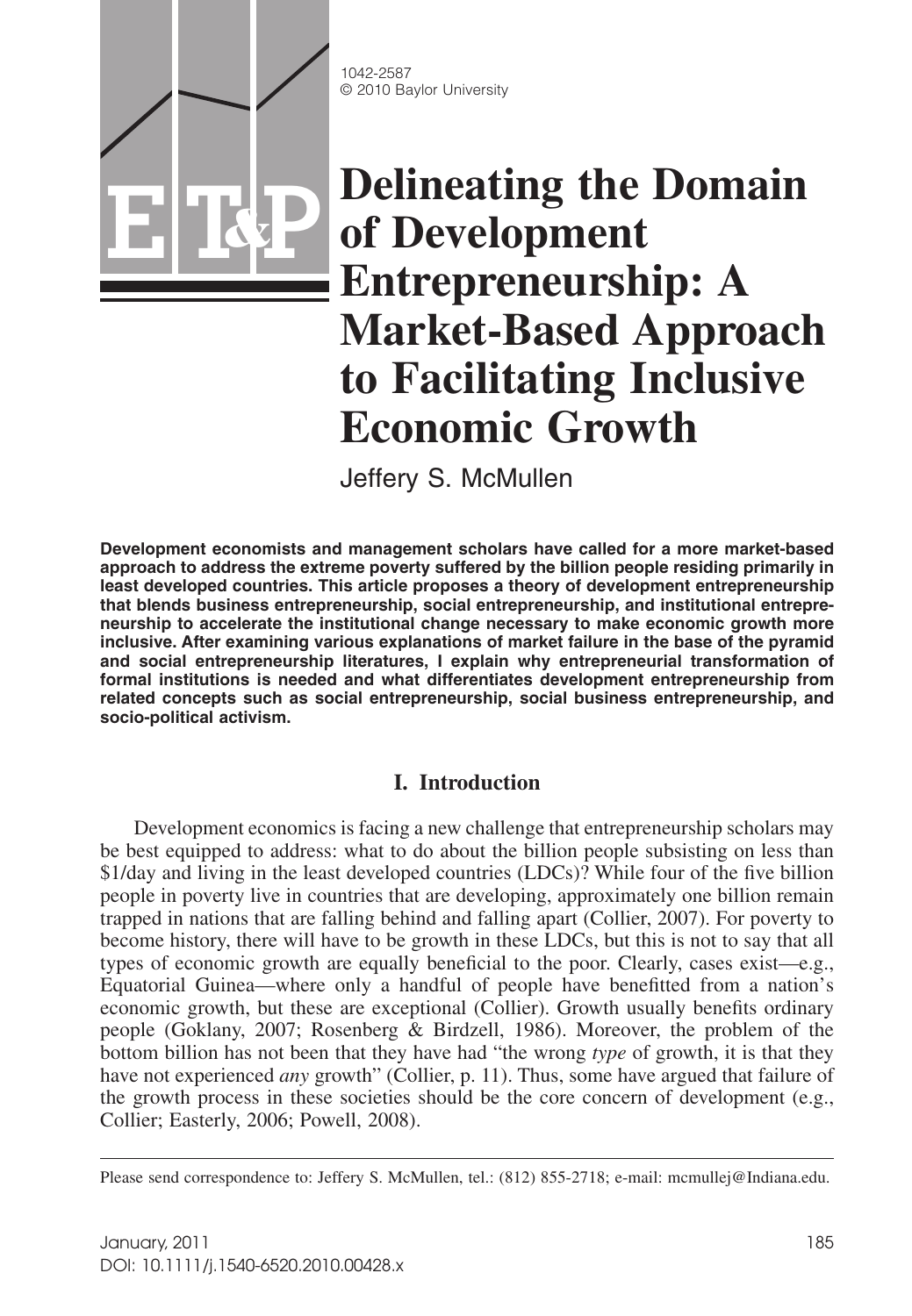Although entrepreneurship has long been recognized as a fundamental institution of economic growth (Baumol, 1990; North, 1990; Schumpeter, 1934), it has only recently begun to receive attention by development economics, which has historically favored top-down, planning-oriented strategies to poverty alleviation (e.g., Sachs, 2005). To date, development efforts, through inertia, ignorance, and incompetence, have been paltry, standing by and watching as change agents in LDCs were defeated by "the powerful internal forces stacked against them" (Collier, 2007, p. 96). By contrast, advocates of the new thrust in development (e.g. Collier; Easterly, 2008; Powell, 2008) emphasize bottomup, market-based strategies for the endogenous transformation of LDCs and argue that the societies of the bottom billion may best be rescued through the self-reliant efforts of poor people and poor societies themselves as they borrow ideas and institutions from the West when it suits them to do so (Easterly, 2006).

This more market-based approach to development views various projects as experiments that are initiated by entrepreneurs and retained only when positive feedback is received from the poor. Easterly (2006, pp. 376–377), for example, describes GlobalGiving.com:

They see three types of actors: (1) social entrepreneurs close to the poor who propose projects to meet their needs; (2) individuals and institutions with technical and practical knowledge; and (3) donors who have funds they want to give away. The current system has huge bureaucracies under (3) doing central planning of (1) and (2). [The founders] envision instead a decentralized market in which each category has many players who seek out players in the other categories and spontaneously form matches.... Projects would compete for funds, technical specialists would compete to be hired, and donors would compete to get results, and thus attract even more funds.

Easterly's example and advocacy of a more market-based approach to development is complemented by a growing number of scholars and practitioners who have described efforts by social entrepreneurs (Bornstein, 2004), social business entrepreneurs (Yunus, 2007, 2010), and business entrepreneurs (Prahalad, 2005) to alleviate poverty in LDCs at the so-called "Base of the Pyramid" (BOP). Despite growing attention, however, the BOP, the bottom billion, and poverty in general have not generated much academic research among management scholars. Bruton (2010, pp. 7–8) points out, "As management scholars we study business. But business involving the poor, whether selling to the poor or businesses among the poor, is a relevant topic for management scholars that should be examined directly."

In response to Bruton's call and in the spirit of the new thrust in development economics, this article proposes a market-based approach to facilitating inclusive economic growth through institutional change. The proposed theory is consistent with the logic of self-interest and trade that is common to economic theory (e.g., Powell, 2008; Smith, 1991). But it is not restricted solely or even predominantly to the pursuit of economic returns and is therefore capable of being reconciled with the social entrepreneurship literature's assumption that entrepreneurship can be motivated by charity as well as profit (Baron, 2007). Consequently, I offer an economic theory of social entrepreneurship that focuses on entrepreneurial activity occurring at the nexus of the three scholarly domains shown in Figure 1: business entrepreneurship (BE), social entrepreneurship (SE), and institutional entrepreneurship (IE). This development entrepreneurship (DE) seeks to change directly the formal institutions of economic growth by engaging in IE—the endogenous transformation of institutional environments (Pacheco, York, Dean, & Sarasvathy, 2010)—with the explicit purpose of making further BE easier. The result of this path creation is an institutional environment that makes productive entrepreneurship—i.e.,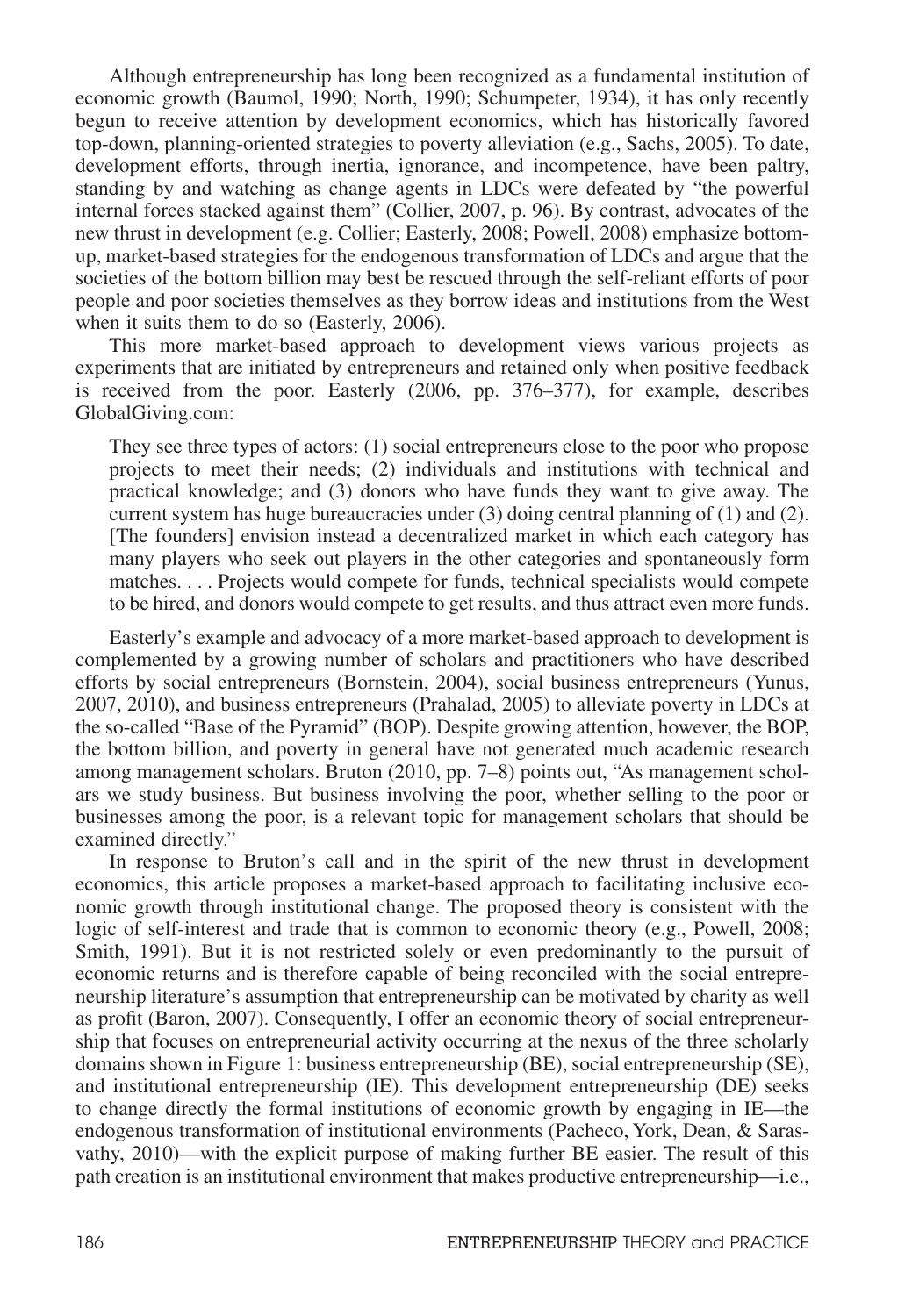Figure 1

Development Entrepreneurship as Nexus of Social Entrepreneurship, Business Entrepreneurship, and Institutional Entrepreneurship



BE that seeks profit through product innovation as opposed to rent-seeking or crime (Baumol, 1990)—a more efficient and path dependent choice for economic actors seeking to do business in LDCs.

Before delineating DE from related phenomena, however, I articulate the need for a new theory of development by (1) identifying the institutions of economic growth, (2) examining how current development efforts address conditions caused by the absence or impairment of these institutions, and (3) critiquing current explanations of market failure that argue that profit opportunities exist at the BOP that do not require charity or direct reform of formal institutions. To this end, Section II draws from the new institutional economics and economic growth literatures to explain why formal institutions are necessary for rapid economic growth. Section III examines the shift in development away from top-down, planning-oriented attempts to encourage political reforms and towards bottom-up, market-based strategies that seek to support entrepreneurs in their endogenous change efforts. It then describes some of the most visible efforts at endogenous reform in LDCs, noting that they tend to focus on alleviating the symptoms—i.e., lack of credit—of impaired or missing formal institutions rather than the direct reform of the formal institutions responsible for causing these symptoms. As a result, these efforts, while commendable for easing the suffering of those at the BOP, are unlikely to contribute directly to economic growth and the rise in real incomes necessary to improve standards of living over the long run. Section IV suggests that the focus of development efforts on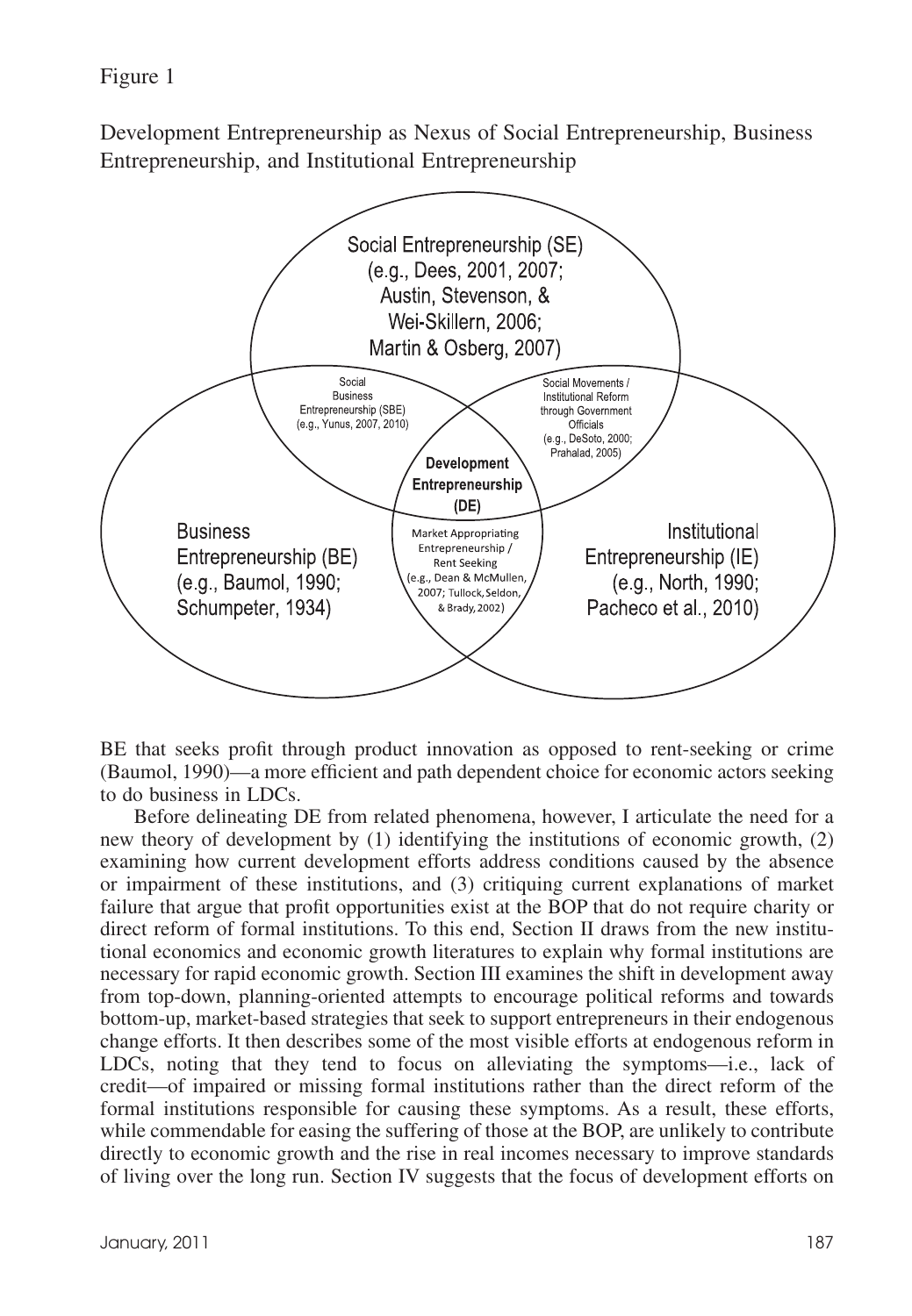symptoms rather than the root causes of poverty may be due to a conceptual misunderstanding of market failure. Critiquing the three most commonly offered explanations for the existence of unexploited profit at the BOP, this section concludes that government failure in LDCs, as opposed to some inherent flaw in the institution of the market itself, is a more likely cause of market failure.

To explain how entrepreneurship can help to remove the institutional barriers of government failure so that the poor may benefit from economic growth, Section V returns to Figure 1 and delineates DE from (1) SE, BE, and market-appropriating entrepreneurship according to the motive for entrepreneurial action, (2) social business entrepreneurship (SBE) according to the nature and source of the opportunity to fulfill this motive, and (3) socio-political activism according to the means employed to recognize and exploit this opportunity. After acknowledging possible scope limitations of the theory in Section VI, the article concludes in Section VII by discussing how the proposed theoretical framework contributes to both the SE and economic development literatures.

## **II. Institutional Antecedents of Economic Growth**

People from developed nations who are used to the creature comforts it provides may view the extreme poverty seen in LDCs as an anomaly to the norm of wealth, but history tells a different story. For much of the planet's history, poverty has been the norm, inspiring Thomas Hobbes in *Leviathan* to observe that the life of man is "solitary, poor, nasty, brutish, and short." After millennia of slow economic growth in which the natural resource endowments of geography provided the surplus necessary for the seeds of specialization and the division of labor to grow and give birth to increasingly sophisticated technologies, a breakthrough occurred that enabled a small sub-set of nations to experience an accelerated version of this growth process, and thus, enjoy wealth like never before (Diamond, 1997). This industrial revolution set the stage for early scientific inquiry into the wealth of nations (e.g., Smith, 1991) and the formal institutionalization of the growth process that produced it (e.g., Baumol, 2002).

Whether the focus of inquiry is the formal economies of developed nations or the informal economies of LDCs, gains from trade are essential for the creation of wealth (Smith, 1991). But because of imperfect information and dishonesty, these exchanges bear transaction costs (Coase, 1960; North, 1990; Williamson, 2000). Through much of history, small relatively closed communities have minimized these transaction costs by relying on personal exchange between parties who engage in repeat transactions and who possess considerable information about each other. The extent of the market defined by personal exchange, however, contributed both to high production costs by limiting specialization and the division of labor and to high opportunity costs by preventing gains from trade with strangers (North, 1987). Consequently, personal exchange often curtailed economic growth that could otherwise have been possible under an economic system that allowed for impersonal exchange.

By contrast, large relatively open communities, such as developed nations, have enjoyed lower production costs and opportunity costs from larger markets, but only after addressing the high transaction costs of heightened exposure to cheating, shirking, opportunism, etc. that arise from nonrepeat, impersonal exchanges (North, 1987). To constrain individuals from taking advantage of imperfect information, developed nations have constructed a number of well-specified and well-enforced property rights (Barzel, 1997; Bromley, 1989). Property rights define the privileges, obligations, and duties of individuals with respect to an asset (Libecap, 1989) and include formal contracts, bonding of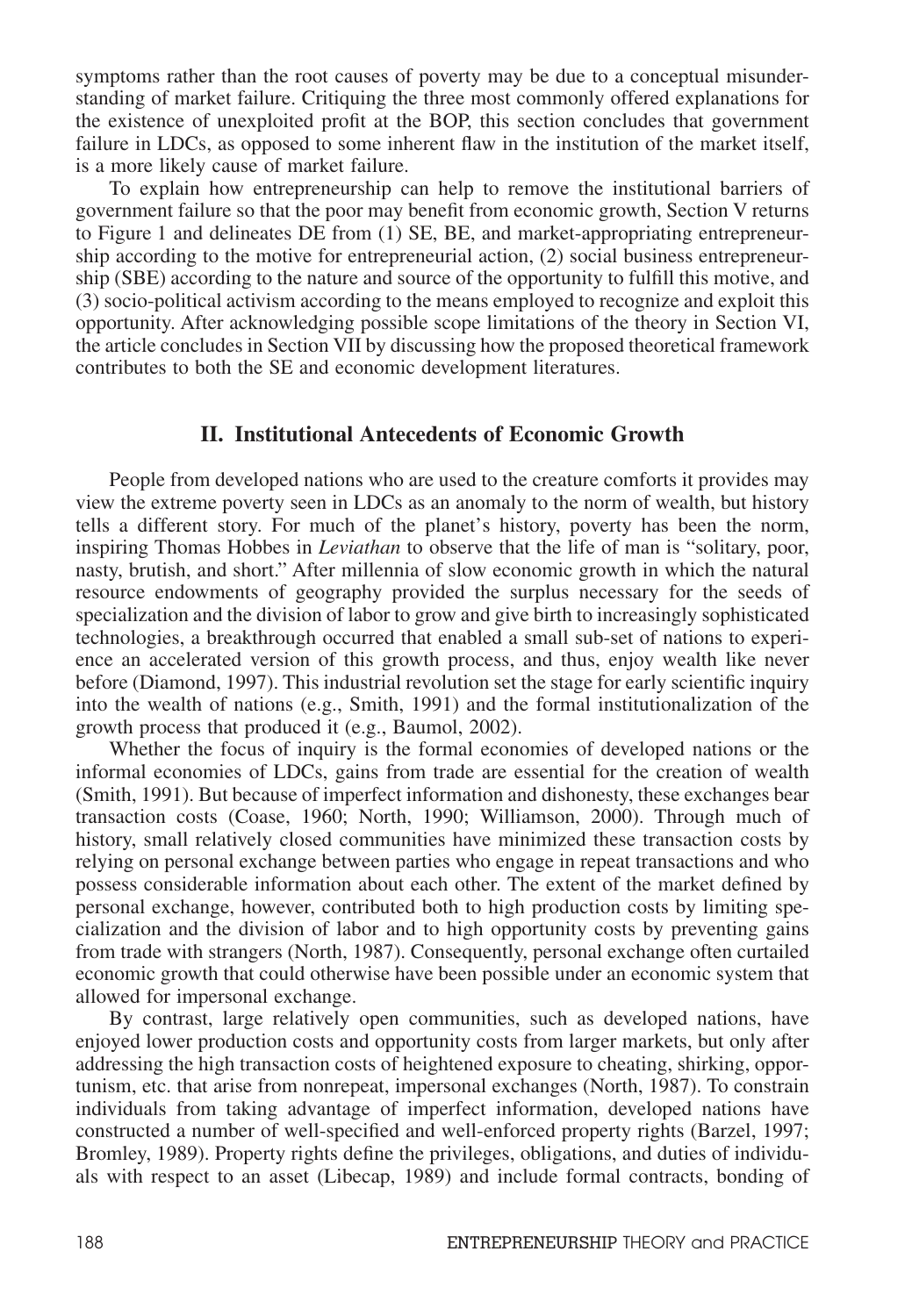participants, guarantees, brand names, elaborate monitoring systems, and effective enforcement agreements (North, 1987). Indeed, North (1990, p. 27) observes, "The costliness of information is the key to the costs of transacting, which consists of the costs of measuring the valuable attributes of what is being exchanged and the costs of protecting rights and policing and enforcing agreements. These measurement and enforcement costs are the sources of social, political, and economic institutions." Institutions—"the humanly devised constraints that shape human interaction" (North, 1990, p. 3)—emerge to reduce uncertainties and allow increasingly complex social frameworks to evolve by providing confidence in outcomes that become increasingly remote as the growth of specialization widens. Thus, modern economic growth results from the development of institutions that "permit an economy to realize the gains from specialization and division of labor associated with the sophisticated technology that has developed in the Western world in the last several centuries" (North, 1987, p. 422).

The price of impersonal exchange and the perpetually increasing technological sophistication it enables is the creation of a third party to exchanges—i.e., government that is capable of specifying property rights and enforcing contracts within the market (Williamson, 1985). Indeed, impersonal exchange with third party enforcement is "the essential ingredient for sustained economic growth" (North, 1987, p. 425). With this rise of the state, however, comes an unequal distribution of coercive power. If individuals with superior coercive power have the opportunity to devise and enforce rules that serve the interests of the politically advantaged, there can be no guarantee of decreased transaction costs (North; Rodrik, 2000). A high degree of enforcement of property rights must exist. This requires that substantial resources be devoted both to enforcement and to mitigation of the principal-agent problem, such that "agents who enforce the law are, to a substantial degree, impartial in their judgments" (North, p. 426). That is, markets and property rights are not enough for economic growth; the rule of law is also required (Weingast, 1995, 1997).

Unlike anarchy or the arbitrary rule of men, the rule of law gives the state a monopoly on justice and sets objective standards by which all citizens including political leaders must abide (Rodrik, 2007; Smith, 1991). To achieve the productive benefits of great specialization, a society must develop an elaborate structure of law and its enforcement (Baumol, 2002). No cases of complex high income societies exist that do not have an elaborate structure of government (North, 1987). History suggests that the development of successful political economic systems, such as those found in the Netherlands and England during their rise (see Muller, 2002), requires market-induced pressures that "embed rules and their enforcement in an impartial body of law as far removed as possible from arbitrary changes" (North, p. 426). Representative government, for example, is consistent with this development because it implies a body of law that is impersonal and immune to arbitrary confiscation or alteration by rulers (North).

Thus, markets, property rights, and the rule of law are necessary for impersonal exchange, increasing technological sophistication, and economic growth, but they are insufficient without transaction governance capacity (TGC). "TGC is the capacity of a society to guarantee transparency in the process of economic transactions and the ability to enforce commercial contracts.... Clearly developed laws, transparent microregulations, social norms, and timely and uniform enforcement are all part of TGC" (Prahalad, 2005, p. 81). In other words, it is not enough to establish property rights and the rule of law, enforcement must also be consistent, impartial, and somewhat internalized by the parties interacting (North, 1990). Institutions that achieve consistency, impartiality, and reliability in their enforcement allow entrepreneurs to form expectations about the future, such as whether to invest in innovation, by removing some of the uncertainty about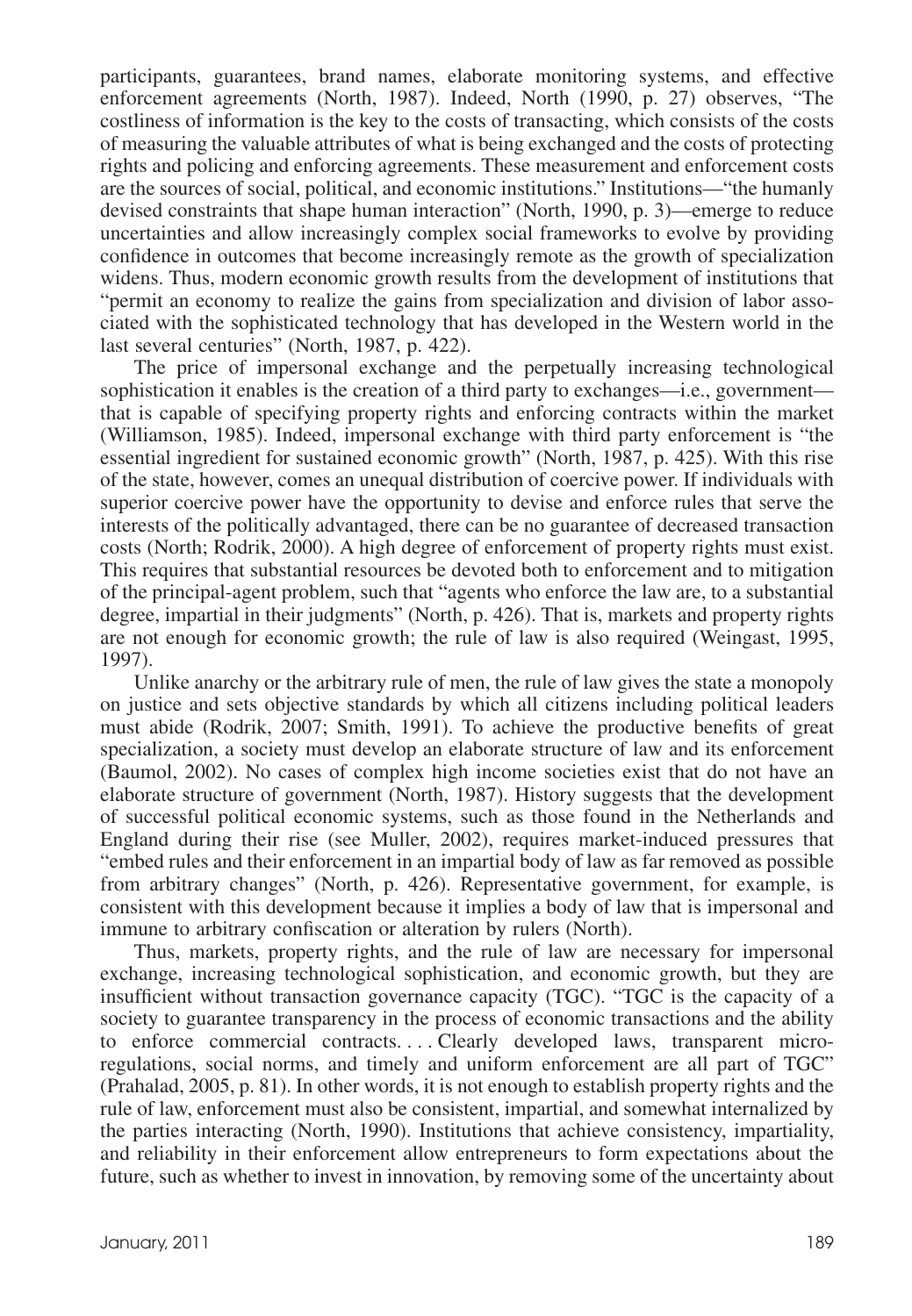whether they will be able to capture the value they create (Baumol, 2002). Such institutions are also likely to facilitate the disciplinary presence of competition by protecting economic freedoms—e.g., elimination of statutory barriers to market entry and exit (Lawson, 2008; Scully, 1988). This encourages profit seeking to take a productive form in which value is created through product innovation, as opposed to unproductive or destructive forms in which value is created for customers at the expense of competitors (e.g., rent-seeking through market power or political power) or society (e.g., drug dealing) (Baumol, 1990). Thus, institutions that establish and objectively enforce property rights and the rule of law are characterized by higher levels of economic growth because they ensure that the free market is also a competitive market in which value creation requires product innovation.

In summary, both the new institutional economics (e.g., North, 2005) and economic growth literatures (e.g., Baumol, Litan, & Schramm, 2007) assume that markets are the most efficient means by which self-interested actors reallocate resources to their highest valued uses, but they recognize that the market is embedded in a matrix of political and socio-cultural institutions (Granovetter, 1985). Because economic growth is partly determined by the extent of the market, which in turn is highly dependent on entrepreneurs being able to engage in impersonal as well as personal exchanges, property rights must be established and enforced by a third party to reduce transaction costs, but it is also essential that this enforcement is grounded in a rule of law that is impartially administered. When transparency is achieved, entrepreneurship is likely to manifest in productive forms such as product innovation that contribute to rapid economic growth.

#### **III. Market-Based Approaches to Development**

Because formal institutions, such as regulatory structures, laws, and courts, are an obligation of the state, early development attempts at intervention in LDCs sought with mixed results to work through government officials to develop the institutions that allow these societies to realize the gains from specialization and division of labor that are associated with sophisticated technology (Kling  $\&$  Schulz, 2009). In many cases, it is simply not in the self-interests of political elites and lower government officials to participate in reform efforts (Rodrik, 2007). Though long-term social interests may be facilitated by such reforms, there is a short-term cost in the amount of foregone bribes and other benefits for the lower level officials who are best positioned to implement such efforts (Prahalad, 2005). Likewise, it is difficult to encourage political elites to replace anarchy or the rule of men, in which their power may be unlimited, with the rule of law, in which their power is limited to the consent of the governed (Rodrik). As a result, legal reform through political channels has proven difficult.

Frustrated with government failure and insufficient foreign aid, a number of entrepreneurs have taken matters into their own hands, seeking micro-solutions to macro-social problems caused by inefficient legal institutions (Moyo, 2009). Three of the most prominent proponents of market-friendly reforms in LDCs are Hernando DeSoto (2000), C.K. Prahalad (2005), and Muhammad Yunus (2007). DeSoto is most closely associated with the property rights movement, which seeks to unlock the value of "dead capital" by making it easier for the poor to obtain legal title to their possessions and transition from the extralegal sector to the formal economy. He argues that the key to empowering the poor lies in providing them the ability to prove they own their possessions so that they may use them as collateral for loans that could generate additional income. Prahalad is known for championing the market potential of the BOP—the 2.7 billion individuals that live off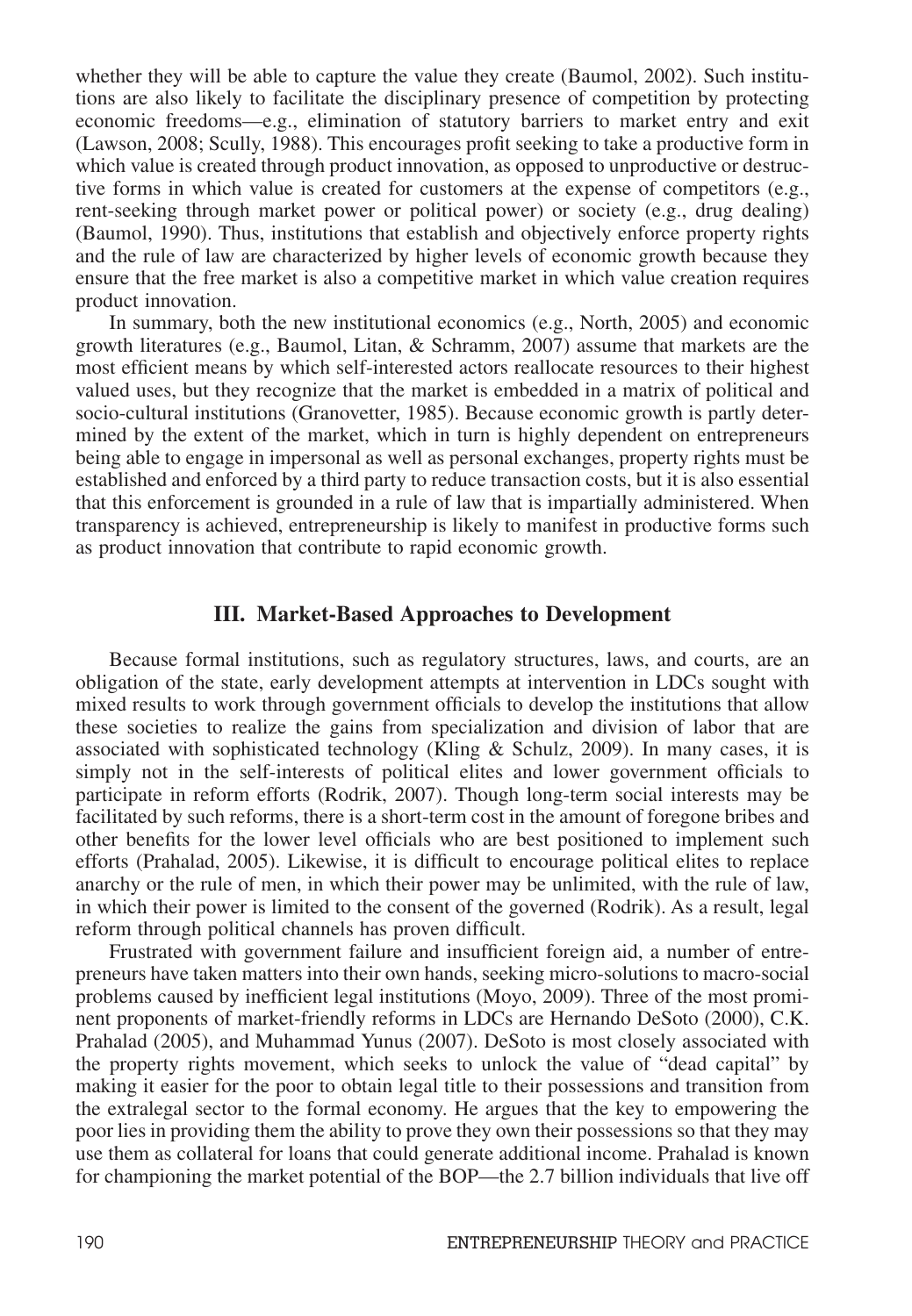less than \$2/day. He argues that false assumptions about the poor have precluded multinational corporations (MNCs) and large domestic firms from recognizing that higher volume could offset and overcome lower margins. The key to empowering the poor, according to Prahalad, begins by viewing them as consumers and seeking to design product solutions for which they are willing and able to pay. Lastly, Yunus has become the face of micro-finance. He too argues that false assumptions about the poor have prevented bankers from providing them the opportunity to climb out of poverty. His remedy: collateral-free micro-loans.

I focus on the work of these three thought leaders in micro-development for several reasons. Each speaks to a different audience—DeSoto to policy makers, Prahalad to executives of large firms, and Yunus to individuals and the general public. In addition, each emphasizes a different manifestation of the same problem only to arrive at the same proximal cause—lack of access to credit—responsible for preventing the poor from escaping poverty.

For DeSoto, credit is elusive because the poor do not have collateral to offer. This lack of collateral is due to a lack of legal title, which in turn can be attributed to the prohibitive costs of navigating excessive bureaucracy and corruption in order to join the formal economy. For Prahalad, credit is elusive because large companies have not viewed the poor as potential customers and therefore have not sought to identify the obstacles that have prevented them from consuming. Among these obstacles is the inability to pay, which Prahalad suggests is a problem that has already been solved through installment sales of big ticket items in developed nations. He then points to numerous companies that have sought to transform the poor into customers by developing ways to make installment sales to the poor. Again the solution revolves around how to extend collateral-free credit while minimizing exposure to default. Finally, Yunus focuses on overcoming a lack of access to capital by devising ways in which to ensure that collateral-free loans are repaid. Unlike DeSoto and Prahalad, however, he generally ignores interactions with the formal legal system.

In each case, a swim up the causal stream led to the identification of an institutional barrier that was responsible for perpetuating poverty. Each author began with an understanding of poverty as an inability to consume, which he in turn conceived of as a lack of purchasing power. Rather than examining this lack of purchasing power in terms of income—why it was low and how it might be increased, each author took low income as a given and focused instead on how to increase the purchasing power of this fixed income. This led each to conceive of the poor's weak purchasing power in terms of their inability to borrow, which was traced to the inability to guarantee repayment. This inability to prove one's creditworthiness prevented lenders from being able to minimize their exposure to loss, thereby perpetuating the cycle of poverty by preventing the extension of credit and the poor's attainment of lower priced goods and services (Prahalad,  $2005$ ).<sup>1</sup>

Ultimately, however, the true inability to minimize exposure to losses from lending can be attributed to a lack of formal institutions that can ensure that strangers will keep their promises. DeSoto and Prahalad recognize that this problem is partly a structural legal issue concerning formal regulative institutions—i.e., lack of property rights grounded in the rule of law. Focusing more on agency, Yunus (and to a lesser extent Prahalad) recognizes that this legal issue can also be addressed through normative institutions, such as peer pressure and other informal socio-cultural institutions (London, 2009; London &

<sup>1.</sup> Critics (e.g., Dichter, 2007) have argued that, historically, savings, not credit, has been the key to prosperity and that micro-loans tend to be used for consumption more than production. I return to this point below.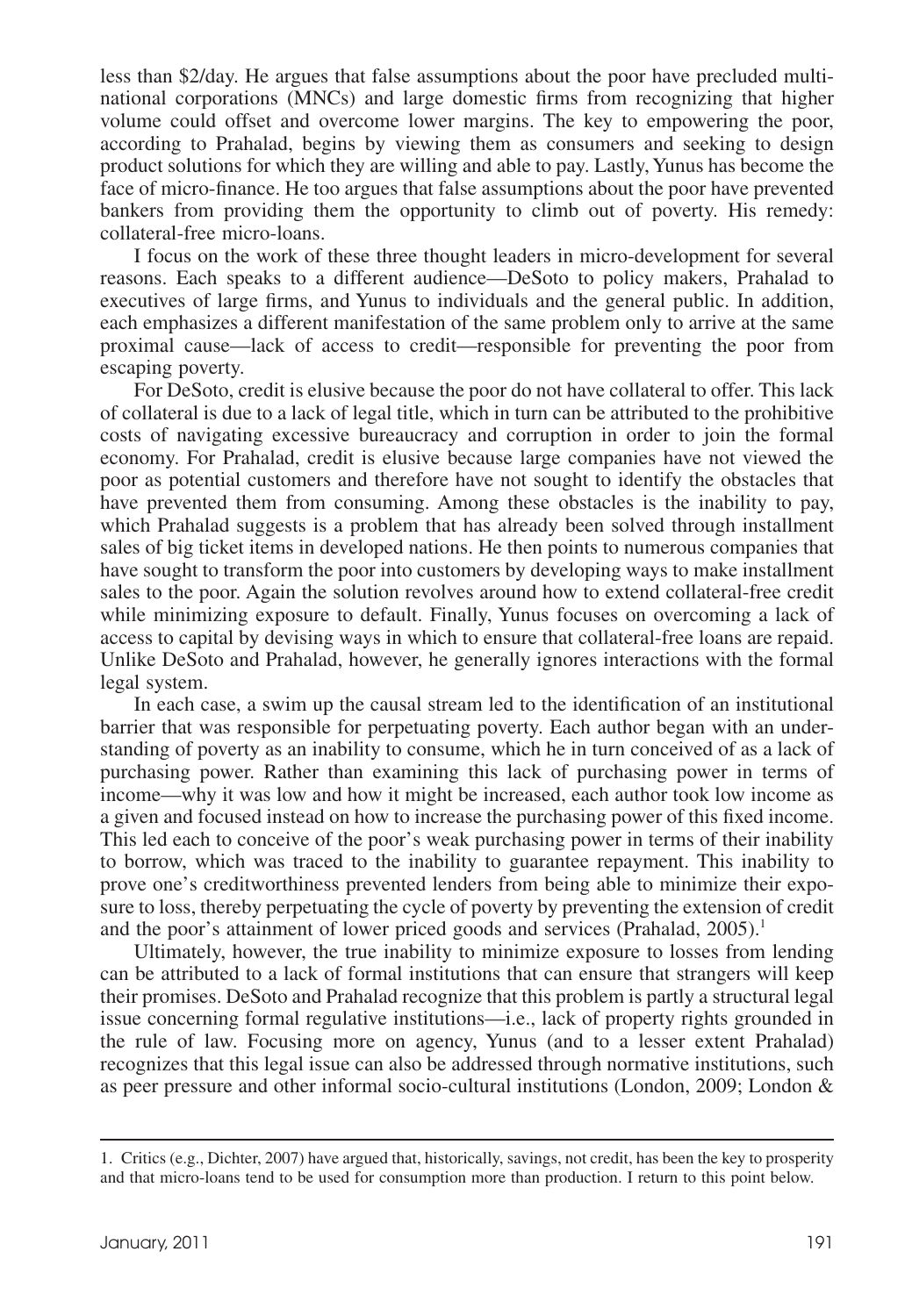Hart, 2004). By lending to villages, communities, or groups rather than individuals, firms and micro-finance agencies seek to transform uncertainty into risk by having borrowers pool their resources for repayment and by having peer pressure by members of those groups serve as a "proto-institution" or substitute to courts as a mechanism of contract enforcement (Webb, Kistruck, Ireland, & Ketchen, 2010). That is, future access to credit by members of the group is diminished if they do not demand accountability from each other. This is likely to involve monitoring, internal sanctions, and occasional acts of charity to smooth over income volatility of individual members (Yunus, 2007). Whether this is good for the individuals partaking in the group has been questioned (Tucker, 1995, 2006), but it is clearly beneficial to lenders because the risk of default diminishes as responsibility for enforcing repayment becomes a matter of concertive control (Barker, 1993) rather than legally enforced external control.

Innovative arrangements that allow for installment sales or micro-lending are creative and commendable solutions to problems that have been created by missing or impaired formal institutions and may even result in institutional change over time. By defining lack of access to credit as the problem, however, these initiatives take the focus off the root cause of extreme poverty—inefficient legal institutions that encumber TGC and prevent equal access to the formal economy—and focus instead on treating a symptom of poverty that is likely to continue to affect other marginalized or disenfranchised citizens until the deeper structural problem is resolved. Enhancing the efficiency of legal institutions is likely not only to treat the symptom of poverty—the inability to borrow—but also to diminish the need for such treatment—low income—by making the institutional environment of the LDC more attractive to MNCs, thereby encouraging foreign direct investment and opportunities for the poor to increase income through wage labor. Thus, lack of access to credit is a proximate cause but not a root cause of extreme poverty. The root cause is government failure to establish and enforce property rights through a court system that is grounded in the transparent application of the rule of law. This root cause manifests as either (1) an inability by the borrower to ensure the lender of loan repayment, or (2) lack of employment opportunities that allow for savings and wages, making debt unnecessary.

## **IV. Market Failure and the Need for Institutional Change**

If circumventing institutional obstacles is all that stands between entrepreneurs and realizing a profit by serving the BOP, then business entrepreneurs, according to the efficient market hypothesis (Passour, 1989), should exploit the opportunity without any additional encouragement by advocates (such as Prahalad, Yunus, or DeSoto), charity, or aid agencies. In other words, economic returns, if high enough, should provide enough incentive not only to encourage entrepreneurs (be they MNCs, large domestic firms, or indigenous entrepreneurs) to exploit opportunities but also to initiate the IE required to do so.

A case in point is MCI's efforts in the early 1980s to lobby the U.S. government for the right to compete in the telecommunications industry (Dean  $&$  McMullen, 2007). Dissolution of AT&T's statutory monopoly was one of many steps necessary not only to exploit the deadweight loss in that industry, but also to appropriate some of the rents being enjoyed by AT&T and to create new markets through product innovation. Years later, Strive Masiyiwa engaged in a similar journey within the LDC of Zimbabwe. Born in Southern Rhodesia in 1961, Masiyiwa went to high school in Scotland and college in Wales where he studied electrical engineering. He returned to the newly independent Zimbabwe in 1984 to take a job with the state-owned telephone company. Because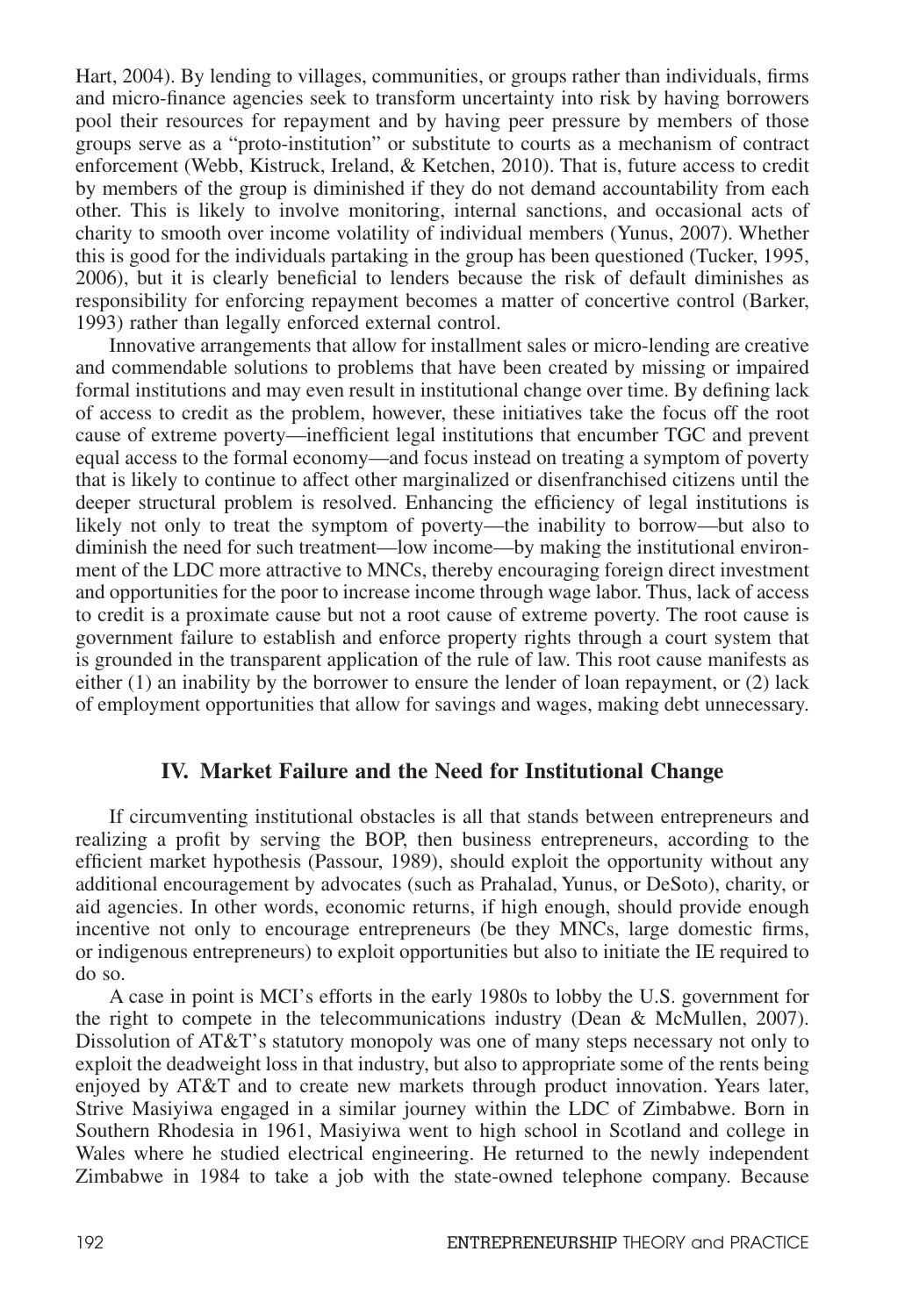sub-Saharan Africa had only two fixed-line telephones for every hundred people in the 1990s, Masiyiwa recognized the great potential for wireless phones to lead to quicker and less expensive development than land-based networks and created a cell phone network of his own after having his entrepreneurial ideas rebuffed by his employer Zimbabwe Posts and Telecommunications Corporation (ZPTC). Facing fierce opposition by ZPTC, which told him it held a monopoly in telecommunications, and the Zimbabwean government, which swamped him with red tape and demands for bribes, Masiyiwa pursued his case through a four-year legal battle culminating in the nation's Supreme Court. Econet's first cell phone subscriber was connected to the new network in 1998 after the court declared that the government monopoly on telecommunications had violated the constitution's guarantee of free speech.

In both the MCI and Econet cases, the promise of economic returns was enough to encourage entrepreneurs to initiate IE. Despite the uncertainty and difficulty of such efforts, institutional barriers were simply considered one of the many obstacles that had to be overcome to exploit the entrepreneurial opportunity. Therefore, government failure—in the form of statutory monopoly—caused market failure—the deadweight loss of unmet demand, but it did not prevent entrepreneurs, even in LDCs, from still finding ways to capture this profit—even if it meant having to create the market needed to meet the demand. Thus, business entrepreneurs will engage in IE in LDCs without exogenous influence (i.e., encouragement by aid agencies) when they believe it is in their financial interests to do so and investors believe likewise.

What happens, though, when expected financial returns do not justify initiating IE? Is the profit potential of eliminating deadweight loss simply lost until government officials find it in their financial interests to provide entrepreneurs with the freedom to compete? What about other forms of so-called "market failure"? If there are transaction costs that could be eliminated by enhancements in TGC, then they may be conceptually equivalent to deadweight loss in that their reduction is likely to create value for society and profits for those who can capture some of it (Dean & McMullen, 2007). Why has the market not exploited this profit potential, especially in LDCs where formal institutions are highly inefficient?

To date micro-development advocates championing both social and business enterprise solutions to extreme poverty have argued that significant profit potential exists in creating markets that serve the poor and that these efforts can be implemented through the current institutional structure, despite the challenges it poses. By definition demand requires consumers that are willing and able to purchase a product at the offering price (Dean & McMullen, 2007). Similarly, entrepreneurial action requires that someone be willing and able, based on expected returns, to make this product offering (McMullen  $\&$ Shepherd, 2006). If expected returns are high enough, entrepreneurs are not only likely to be motivated to pursue them but also to be able to motivate others to provide the financial and human capital needed to act. To argue, as Prahalad, Yunus, and numerous others (e.g., Elkington & Hartigan, 2008) have, that there is significant profit potential in creating markets for the poor therefore requires an explanation of why this opportunity has gone unexploited by the market. In offering such an explanation, these authors typically propose that one or more of the elements necessary for entrepreneurial action expectations, motivation, or ability—has been systemically impaired such that entrepreneurs, if enlightened, could profit by serving the poor without necessarily having to engage in direct reform of formal institutions. In the remainder of this section, I present micro-development's most common explanations of "market failure"—why markets in LDCs have failed to address the needs of the poor—and offer a critique of each explanation to demonstrate why market failure is more likely to be the product of government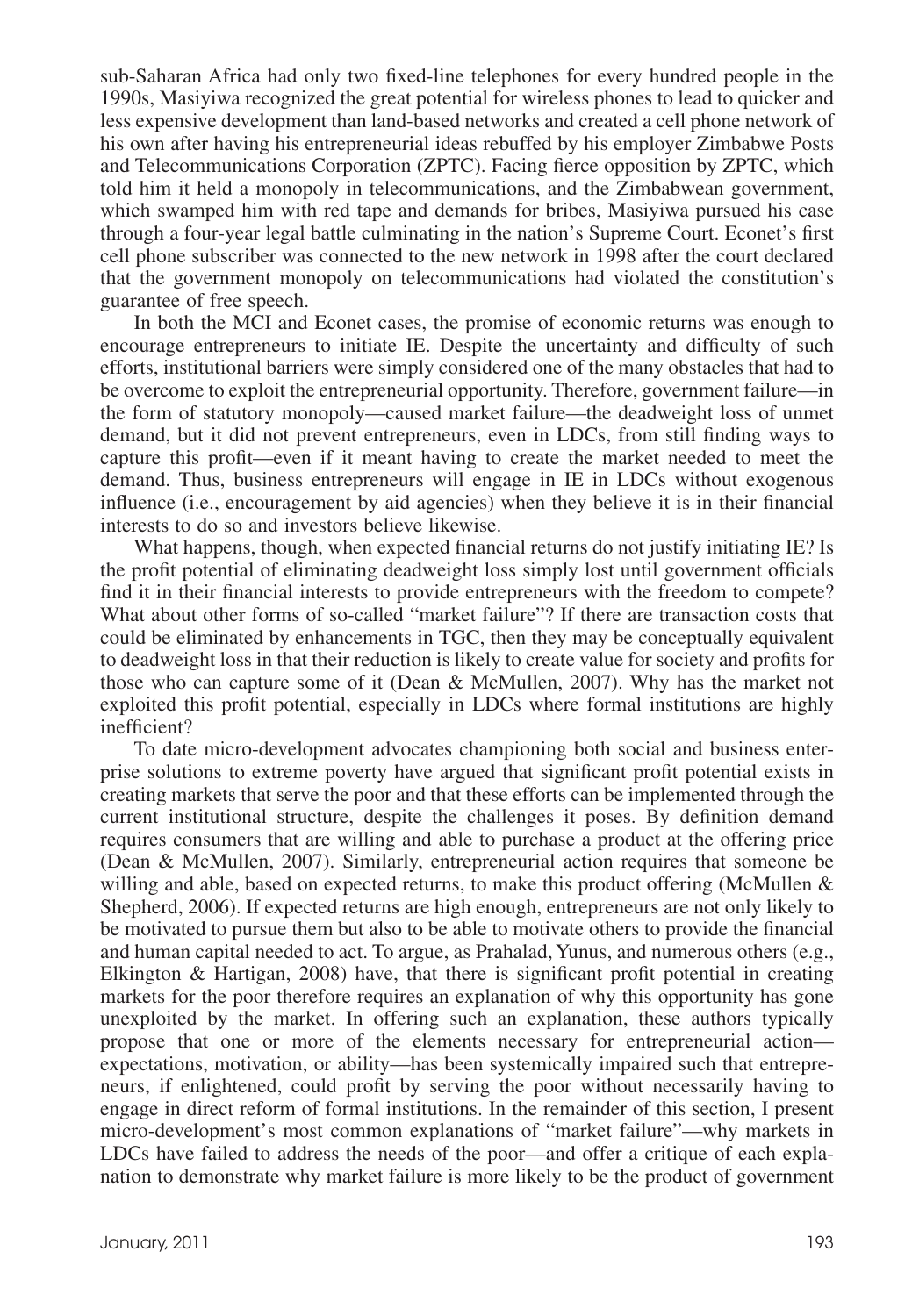failure to establish and maintain efficient politico-economic institutions than some inherent flaw in the market itself.

## **Expectations-Based Explanations of Market Failure**

Many of the market-based approaches to development discussed so far emphasize expectations in the form of false assumptions about the poor. Both Prahalad and Yunus, for example, claim that entrepreneurs can profit by serving the poor but have failed to do so because they erroneously assumed that the poor would not or could not either repay loans (Yunus, 2007) or pay for brand names and sophisticated technology (Prahalad, 2005). These assumptions about the poor are, in effect, expectations regarding consumer demand. These expectations assess the poor's willingness and ability to purchase proposed product solutions at a price point that the entrepreneur is willing and able to offer. If entrepreneurs consistently underestimate the returns associated with serving the poor, these expectations are likely to undermine their willingness and ability to offer product solutions by creating doubt about whether they can cover operating costs, much less the costs of capital.

Both Yunus and Prahalad imply that these false assumptions about the poor are the result of inertia or ignorance. Because profits were achieved in the past through high margins on fewer transactions, firms may suffer from cognitive inertia in which they continue to seek only opportunities of this nature while overlooking the profit potential of the high volume, low margin business of the BOP (Prahalad, 2005). Higher volume may allow for lower prices that the poor would be willing and able to pay. In this scenario, expectations lead to market failure because they are adaptive and backwardlooking, evolving from past conditions in developed nations, as opposed to forwardlooking products of the imagination informed by facts about the current situation in LDCs (Dacin, Dacin, & Matear, 2010). Similarly, lack of exposure to the poor may contribute to the entrepreneur's ignorance about their needs, desires, capabilities, or customs, thus preventing the entrepreneur from knowing that the poor are brand conscious or that potential exists for relatively simple innovations (such as the extension of credit to groups rather than individuals or the demand for single-serving-sized goods) that could enable them to pay for products (Prahalad, 2005). Ignorance of either the desires of the poor or the obstacles they face may cause entrepreneurs to underestimate the demand for product solutions that these entrepreneurs would otherwise be willing and able to provide. Thus,

**Explanation 1:** Inertia or ignorance prevents entrepreneurial action (thereby contributing to market failure) by causing entrepreneurs to underestimate the expected returns of serving BOP markets.

*Critique.* Although an expectations-based explanation of market failure has some merit on a case-by-case basis, it is less compelling at a systemic level of analysis. If ignorance of the poor's willingness and ability to pay were truly responsible for preventing the market from satisfying the needs of the poor, then it seems that anyone who was familiar with the plight of the poor and able to escape these conditions could educate investors and other stakeholders, and then return with the resources needed to profit wildly by remedying the situation. Both Masiyiwa and Yunus loosely fit this description. Somewhat aware of extreme poverty, both men left relatively poor nations for developed nations where they acquired the tools and skills that enabled them, when they returned home, to serve the poor in LDCs. Thus, if erroneous expectations are the primary cause of market failure, then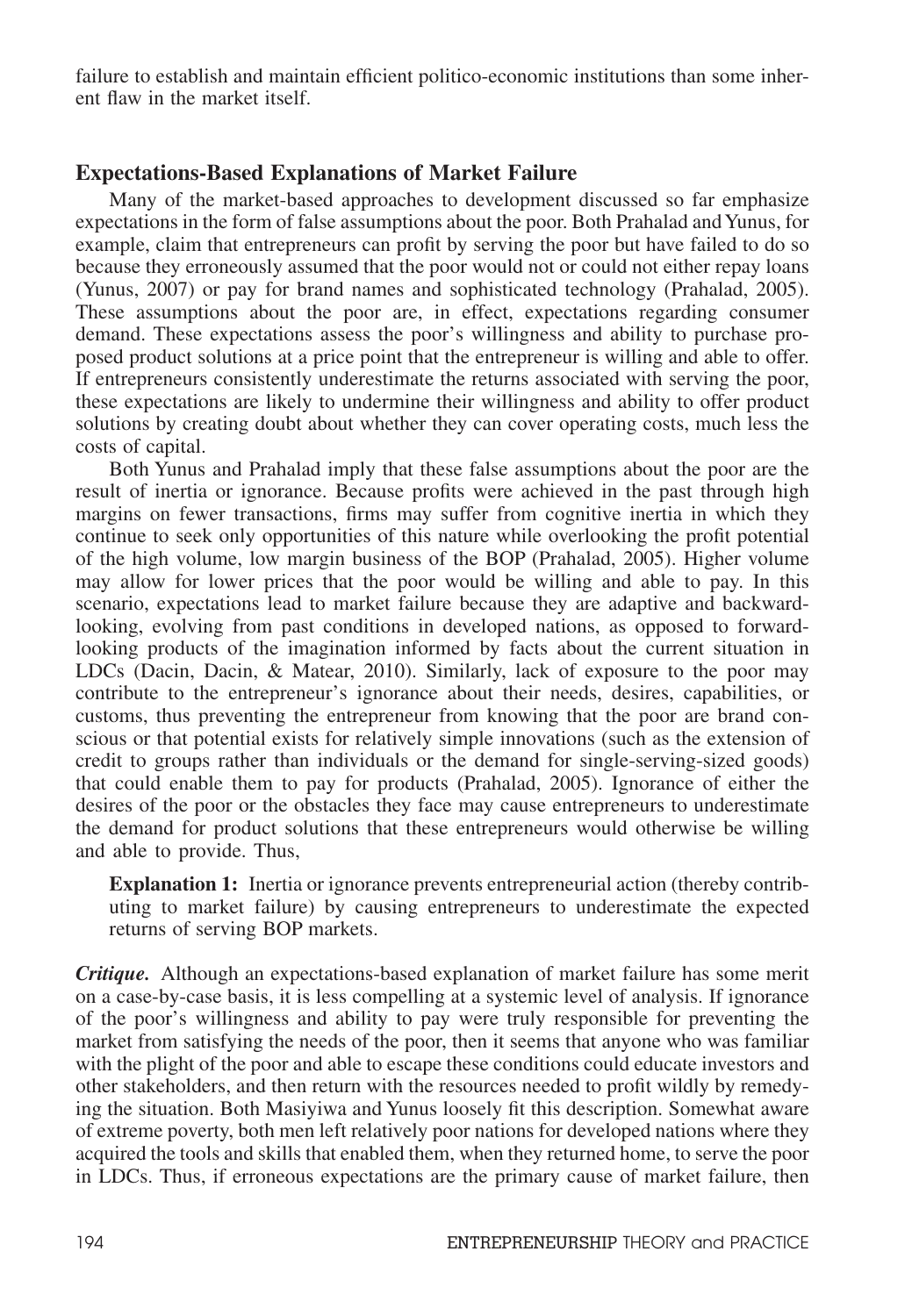market failure in LDCs is equivalent to a dispersed knowledge problem that is common to every society and arguably best remedied by the market (Hayek, 1948). Moreover, extreme poverty in LDCs would be a fleeting problem as people who possessed local knowledge about the poor's willingness and ability to consume acquired new knowledge from economic growth in developed nations, which enabled them to profit by serving BOP markets.

Despite increasing awareness about extreme poverty and the rapid dissemination of information made possible by the internet (Zahra, Rawhouser, Bhawe, Neubaum, & Hayton, 2008), the extreme poverty problem persists. Moreover, the reductions that have occurred in the last quarter century have resulted more from institutional reform in nations such as China and India than entrepreneurial enlightenment about the plight of the poor (Ahlstrom, 2010; Bruton, 2010; Khanna, 2007; The Economist, 2009). Thus, examination of motivation- and ability-based explanations of market failure may be not only beneficial but necessary to reach a better understanding of whether it is reasonable to expect entrepreneurship to be an effective tool in the fight against extreme poverty.

### **Motivation-Based Explanations of Market Failure**

If entrepreneurs choose not to exploit the profit potential of BOP markets despite their ability to do so, then market failure must be the result of an unwillingness to act entrepreneurially. This argument tends to employ socio-cultural explanations that suggest that prejudice from racism or religious intolerance is responsible for precluding a particular group from participation in the market—i.e., India's untouchables (Bornstein, 2004). Thus, the market fails to serve the poor because nonfinancial disincentives in the form of social norms discourage entrepreneurs from acknowledging members of the excluded group as potential customers, regardless of their demand for products (Alvord, Brown, & Letts, 2004; Leadbeater, 1997). Thus,

**Explanation 2:** Prejudice prevents entrepreneurial action (thereby contributing to market failure) by diminishing entrepreneurs' willingness to serve BOP markets.

*Critique.* As globalization spreads and national economies are liberalized, impersonal exchange with unprejudiced parties is enabled. As a result, informal institutions become less effective in their attempts to exclude the marginalized (Muller, 2002). Profit-seeking entrepreneurs facilitate the socioeconomic empowerment of members of marginalized groups by viewing the poor as customers or as an inexpensive source of strategic factors (Moran & Ghoshal, 1999). Therefore, the argument that profit potential remains unexploited because of prejudice requires some explanation for why MNCs or other unprejudiced entrepreneurs do not find the profit potential of serving the BOP motivating enough to enter the market. Indeed, if market failure can be attributed to nothing more than prejudice, then ironically, the market may again be best suited for remedying the malady. That is, expansion of the market to include unprejudiced trade partners from outside the LDC would appear to be one of the most effective ways to make prejudice against the BOP less economically relevant. But instead of focusing on how to reduce prejudice in LDCs to encourage inclusive growth, it may be more productive to examine why MNCs have not been motivated to exploit the profit potential of the BOP and how and why entrepreneurial agents might profit by enabling the BOP to engage in greater liberalization of trade.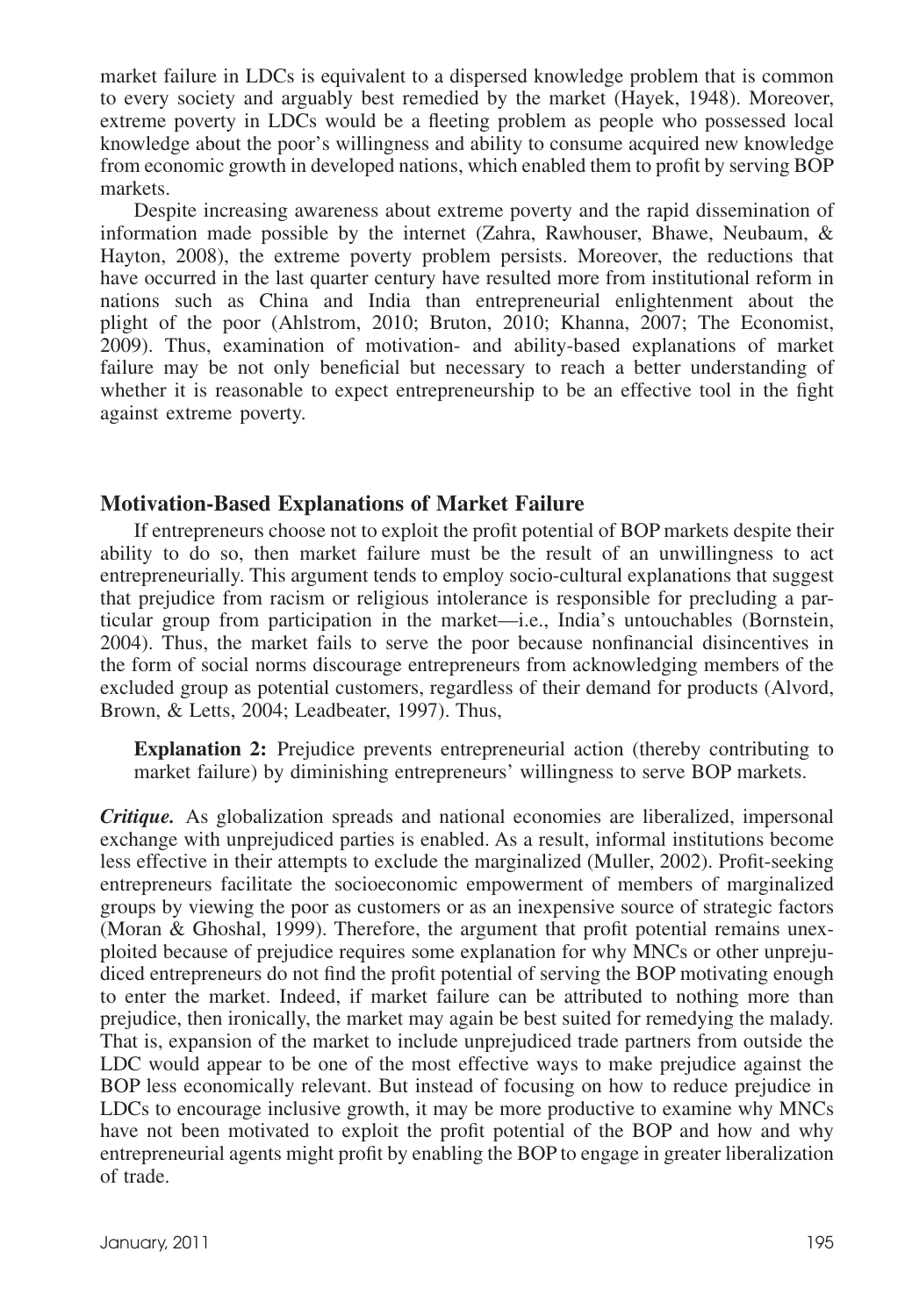# **Ability-Based Explanations of Market Failure**

If expected returns are enough to motivate entrepreneurial action, but entrepreneurial action still fails to occur, then the culprit must be an inability to act. This inability can be attributed to a lack of different types of capital (financial, human, social, political, etc.), but discussion to date has primarily emphasized financial capital (Austin, Stevenson, & Wei-Skillern, 2006). For example, Muhammad Yunus (2007) frequently tells the story of women making bamboo stools in Bangladesh, who, for the want of \$27, were trapped in a cycle of poverty because of exploitation by a middle man. Thus,

**Explanation 3:** Lack of financial capital prevents entrepreneurial action (thereby contributing to market failure) by diminishing entrepreneurs' ability to serve BOP markets.

*Critique.* Stories like Yunus's have prompted critics to argue that micro-finance is no silver bullet for poverty reduction (Karnani, 2007; Siemon, 2009). If financial capital were the primary cause of extreme poverty, then development could be largely facilitated by throwing money directly at the problem. Easterly (2006) notes that, somewhat surprisingly, this strategy has not been tried, despite decades of foreign aid to governments and recent calls for more (e.g., Sachs, 2005). Lack of financial capital is not unique to LDCs; it is a hurdle encountered by entrepreneurs regardless of institutional context and a key determinant of the supply of entrepreneurship (Schumpeter, 1934). Stories told by Yunus and others to advocate micro-finance, however, often communicate a fairly static economic view of the poor as agents who confront no uncertainty about demand or supply, who possess the technical knowledge and business skills necessary to run a business, and who operate in an institutional context in which entrepreneurship is not impossible (i.e., peace, infrastructure, and freedom exist at least to the degree that action can be taken, etc.); all that is preventing entrepreneurial action is a nominal amount of financial capital (Bradley, McMullen, Artz, & Simiyu, 2010).

Not only are the efficiency of institutions and the pervasiveness of technical knowledge likely to vary between developed nations and LDCs, such that, compared with financial capital, institutional and human capital would appear to be equally (if not more) important obstacles to entrepreneurial action (Mair & Marti, 2009), but also there is little reason to expect that demand and supply uncertainty and the need for business skills to navigate a dynamic economy are irrelevant concerns at the BOP. Indeed, it is difficult to imagine why entrepreneurs at the BOP would be immune to the need for innovation and the need to navigate the demand and supply uncertainty it creates in an LDC where resources are even more scarce and thus subject to even greater competition from alternative uses (Bradley et al., 2010).

Like any form of lending, micro-finance may have examples of entrepreneurs who have indeed recognized opportunities that they have been unable to exploit simply because of a lack of financial capital, but to suggest that this is the case for most of the poor would ignore statistics that suggest that, on average, only about 8% of a nation's population is typically engaged in early-stage entrepreneurial activity (Minniti, 2006). Worse yet, if micro-finance is seen as a silver bullet and charitable donations continue to increase based on this belief, funds could start chasing ideas (rather than the other way around) and yield an investment bubble similar to the dot.com fiasco of the late 1990s. Recent research suggesting that micro-finance funds are increasingly being used for consumption smoothing rather than production indicates that this concern may already be materializing (Amin, Rai, & Topa, 2003). Thus, inability to act entrepreneurially appears to be much more than a lack of financial capital.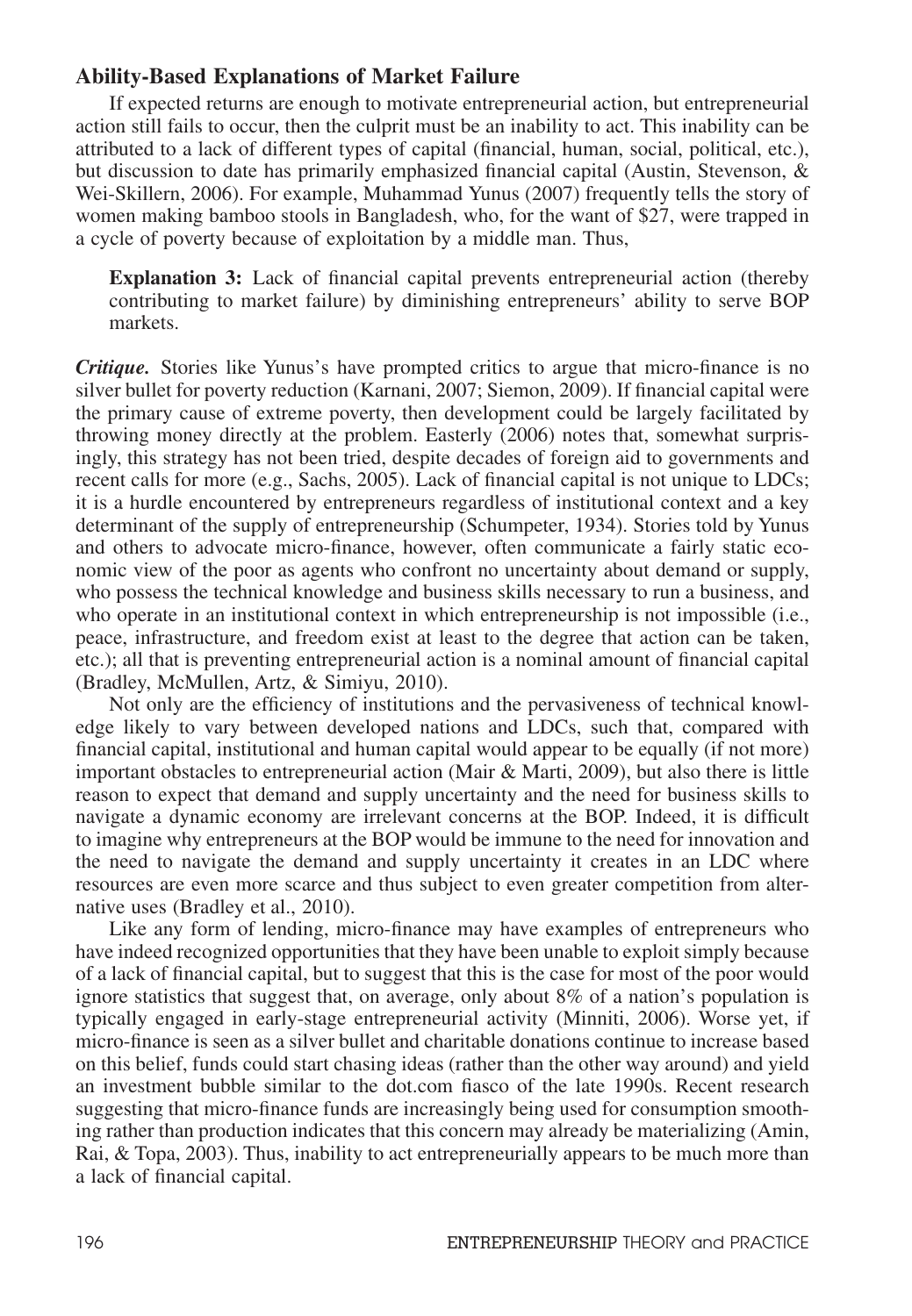If profit potential existed such that a simple capital infusion was all that was needed to unleash the entrepreneurial potential of the poor, development would already be taking place, albeit at a slower than desired pace. Like venture capital, micro-finance would simply contribute to development by accelerating economic growth. Consequently, market failure would be a relative term meaning only that the market was failing to grow as fast as people would like. For a capital infusion to produce economic growth, however, institutional incentives must be aligned with individual incentives (Dutz, Ordover, & Willig, 2000). Otherwise, profit-seeking is unlikely to manifest in a productive form such as product innovation and is more likely to take shape as imitative rent-seeking or crime (Baumol, 1990, 2002). Thus, financial capital is more likely to facilitate than enable economic growth, suggesting once again that market failure may be a misnomer and that the true culprit responsible for stymieing economic growth may be the inefficient formal institutions in which the market is embedded.

#### **V. Delineating Development Entrepreneurship**

If inertia, ignorance, prejudice, and financial capital are unlikely to explain the systematic failure by entrepreneurs to exploit the profit potential of BOP markets, then two possibilities require closer examination: (1) the profit potential associated with serving the BOP has been grossly overstated—see Karnani (2007) for an example of such criticism—and/or (2) the obstacle to development may be more structural than agencyoriented. For example, the institutions in which the market is embedded may encourage agents to seek profit that does not contribute to economic growth because of a misalignment in private and social incentives (Baumol, 2002; Dutz et al., 2000). Although both points may have merit, only the latter offers hope for the bottom billion and a possible remedy to their plight.

Recognition that the market is an institution that consists of exchanges that can be personal or impersonal, that significant economic growth requires impersonal exchange, and that impersonal exchange requires an effective government that establishes and enforces property rights through an impartial and objective rule of law, provides a much more compelling explanation of why BOP markets have not been served. But perhaps more important, this government failure may describe the root cause of the market's failure to serve the BOP. As previously mentioned, government officials often do not have the financial incentive to alter institutional arrangements. Likewise, business entrepreneurs are likely to alter institutional arrangements only if they expect high enough returns, but there is no guarantee that they will change these institutions in ways that enhance social welfare. Indeed, many scholars have warned that capitalism is susceptible to capture by incumbent firms who will seek to construct barriers to protect themselves from competition (Schumpeter, 1942; Tullock, Seldon, & Brady, 2002). Even in the MCI example provided earlier, MCI's attainment of the right to compete was driven by the profit-driven desire to capture some of the dead-weight loss caused by AT&T's statutory monopoly, not some charitable motive to provide less expensive telecommunications to the public. Thus, Dean and McMullen (2007) refer to this profit-motivated IE as marketappropriating entrepreneurship—see Figure 1. Similarly, the public choice literature describes such efforts as rent seeking—"legal and illegal activities to obtain special privilege such as seeking monopoly status, special zoning, quantitative restrictions on imports, protective tariffs, bribes, threats, and smuggling" (Tullock et al., p. 44). Consequently, recognition that institutional arrangements can be variables that entrepreneurs can influence does not mean that socially beneficial outcomes are likely. As Adam Smith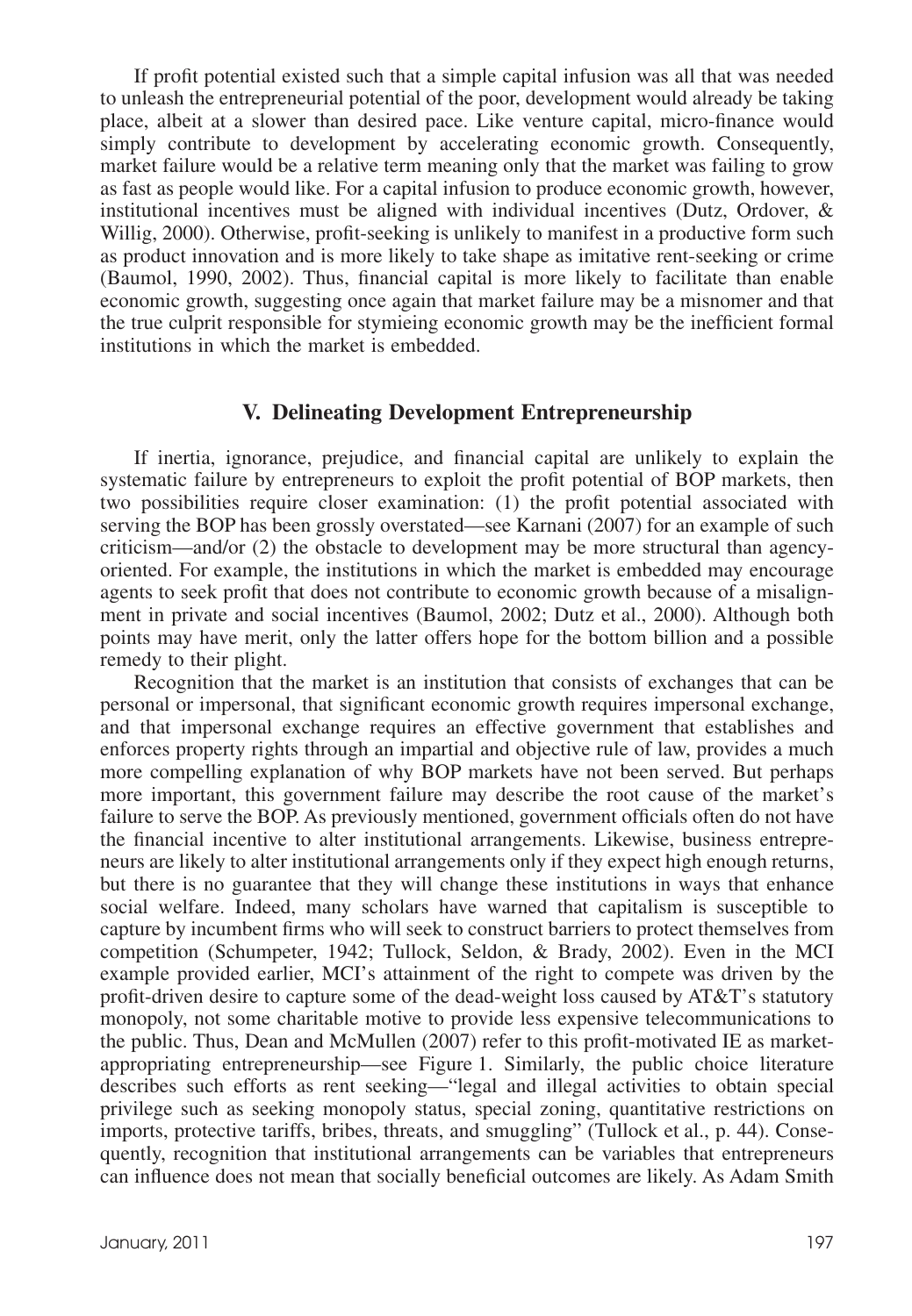(1991, p. 137) acknowledged long ago, "People of the same trade seldom meet together, even for merriment and diversion, but the conversation ends in a conspiracy against the public, or in some contrivance to raise prices." Thus, for market-based approaches to produce development outcomes, there must be some degree of charity to supplement the profit motive. It is with this understanding that I propose the construct of development entrepreneurship shown in Figure 1 and delineate it from a number of overlapping constructs.

## **Development Entrepreneurship as Nexus of SE and BE: Delineation by Motive**

If an opportunity does not promise the best financial return available but is still expected to be profitable and to produce socially beneficial outcomes, then people could be expected to experience nonfinancial incentives of a moral or social nature that could supplement the profit motive (Zahra et al., 2008). This supplemental charity motive encourages entrepreneurial action despite the opportunity's second-best financial status. Indeed, institutional change, by definition, requires innovation which in turn requires some sacrifice of known financial returns associated with past activities for uncertain financial returns associated with new activities (Battilana, Leca, & Boxenbaum, 2009). Reform of the politico-economic institutions needed to strengthen the economic incentives of productive entrepreneurship and weaken the incentives of nonproductive entrepreneurship requires that some of this financial sacrifice be made in the hope of producing social benefit (Dacin et al., 2010).

This exchange of financial, private return for nonfinancial, social return, however, should not be viewed as an all or nothing proposition. It is entirely possible that significant financial reward will accrue to those implementing reform efforts, despite pursuit of a second-best opportunity. Given the uncertainty in which such opportunities are shrouded, financial rewards could wildly exceed expectations such that the financial return on the investment outperforms investment opportunities promising more financial return but little-to-no direct social benefit. This, however, is not known a *priori*. Therefore, some sacrifice of *expected* economic return in exchange for higher social or moral return is needed to encourage DE, which is expected to capture some of the value it creates, but not enough to make it the most profitable investment opportunity available to the agent.

If examined solely in terms of financial return, DE appears unlikely. Although MNCs may have the capital needed to bear the uncertainty associated with IE, they also have less uncertain investment opportunities available to them in developed nations. This yields opportunity costs that result from conducting business under various institutional regimes (McMullen, Bagby, & Palich, 2008; Zacharakis, McMullen, & Shepherd, 2007). Indigenous entrepreneurs often do not bear these inter-institutional opportunity costs, but they tend to lack the capital needed to bear any uncertainty that is not deemed absolutely necessary to achieve a profit. Thus, second-best opportunities carry significant financial opportunity costs of an intra-institutional nature. This too discourages IE. Therefore, despite profit potential, financial incentives alone appear to be inadequate to encourage socially beneficial institutional change via BE. Consequently, SE may be necessary.

If DE requires the entrepreneur to expect some degree of financial return, but not enough to entice action based on the profit motive alone, then DE must be a subset of SE. SE is regularly offered as a hybrid solution existing between the extremes of purely market-based commercial enterprise and charity- or government-funded social programs (Austin et al., 2006; Certo & Miller, 2008). It is often recognized that social enterprises do not promise the economic return on investment that is offered by commercial ventures.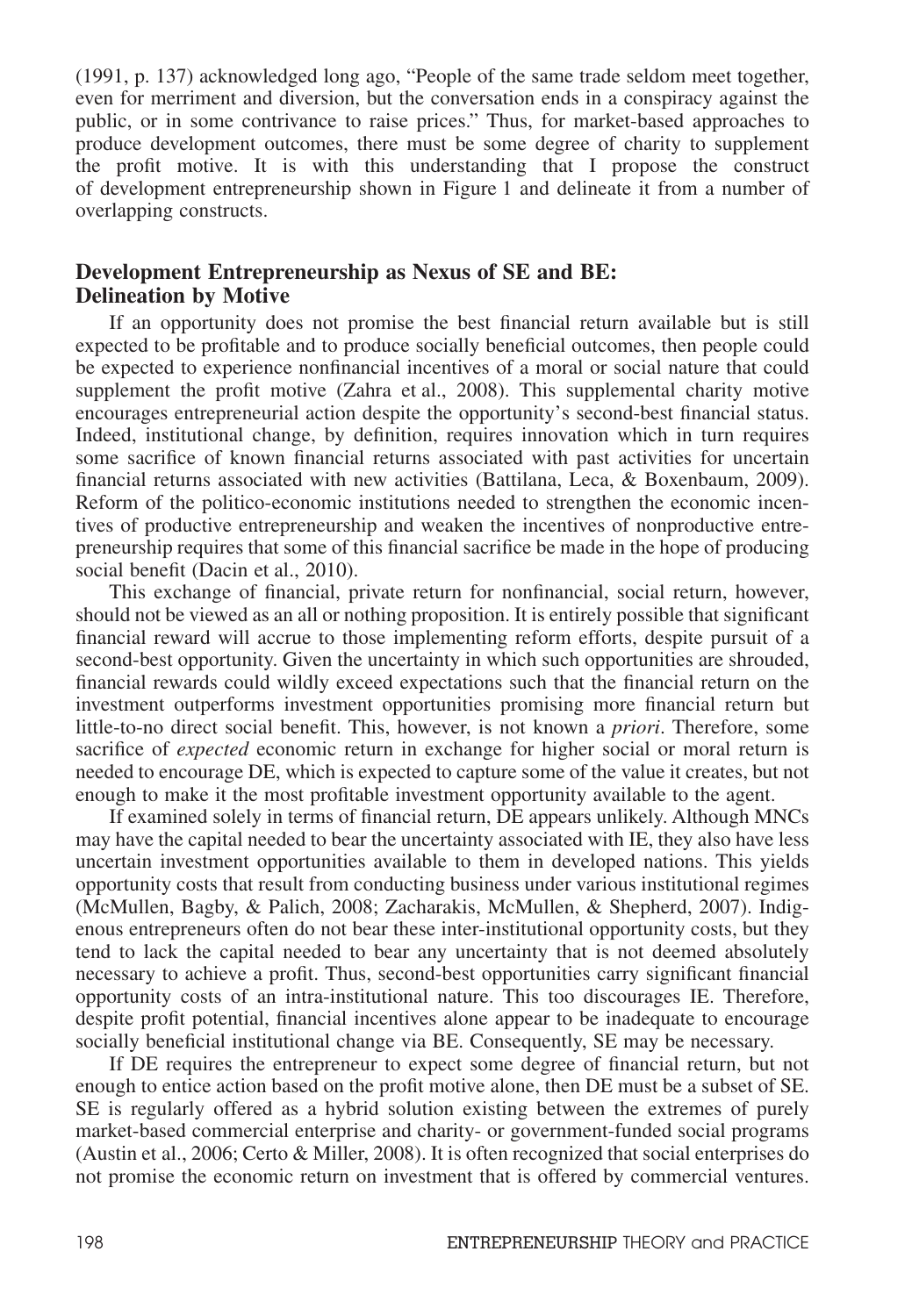Instead, they offer blended value comprised of social and economic return on investment (Brooks, 2009; Emerson, 2003). Often this social value is difficult to measure and/or specific to a segment of the general population (Zahra, Gedajlovic, Neubaum, & Shulman, 2009), making it hard to justify the use of government funds to resolve the problem it addresses (Sud, VanSandt, & Baugous, 2009). Moreover, SE is often needed most in LDCs where there is not enough formal business activity to generate an adequate tax base to fund social welfare programs (Leadbeater, 1997). Consequently, many nongovernmental organizations (NGOs) seek to fill the void by providing social services with funds received through charitable giving and/or foreign aid from developed nations (Fowler, 2000).

Although SE researchers (e.g., Martin & Osberg, 2007) commonly equate SE with social innovation by referring to the conception of entrepreneurship put forth by Schumpeter (1934), they ignore evolution in entrepreneurship theory since Schumpeter, such as that conducted by Baumol (1990, 2002), who equates entrepreneurship with profitseeking. Baumol (1993) recognizes that profit-seeking always occurs within an institutional context and therefore is subject to the payoff structures in which it is embedded. This does not imply that the entrepreneur must comply fully with existing institutional arrangements, otherwise novelty would rarely be introduced to the price system and productive entrepreneurship could not occur, but it does force the theorist to recognize that value created and value captured are distinct concepts. Moreover, value captured does not necessarily have to be created by the party capturing it, as unproductive and destructive forms of entrepreneurship demonstrate (Baumol, 1990, 1993, 2002). Similarly, the creation of value often does not accrue to its creator, as witnessed in the acts of catalyst firms who unsuccessfully apply technical knowledge, but whose efforts enable others to capture value that they themselves could not (Davidsson & Wiklund, 2001).

Can SE be considered entrepreneurship if the social enterprise responsible for its creation cannot capture enough value to sustain itself (Boschee, 2001; Mizik & Jacobson, 2003)? This is similar to asking whether innovation can be considered entrepreneurship if the new venture responsible for its creation cannot capture enough value to sustain itself (Davidsson & Wiklund, 2001). Although the *post hoc* answer is a resounding yes, the *a priori* answer is an equally resounding no. In its economic form, entrepreneurship occurs because of expected economic return—the profit motive. While the institutional contingency of this profit was mostly an implicit assumption in the work of Schumpeter (1934), it is explicitly recognized by Baumol (1990). Either way, however, the innovation of entrepreneurship is considered unlikely to occur without the promise of financial profit (Baumol, 2002). Moreover, both Mises (1935) and Hayek (1948) demonstrated that profit is more than a motive, it also communicates the wants and needs of the market, thereby informing entrepreneurial decision making about what and how much to produce. Without this feedback, it becomes difficult to determine how to allocate scarce resources efficiently to meet others' needs. Thus, the value creation of BE appears to be contingent on the promise of private value capture whereas the value creation of SE is free of this contingency; but as a result, SE cannot rely on profits to communicate what the market wants or to verify that value has been created by its activities. If these properties are essential for a market system to function effectively, then SE may not constitute entrepreneurship in a way that is meaningful to economic theory.

The concept of entrepreneurship, however, is not exclusively defined in terms of innovation, value creation, or profit-seeking, it has also been conceived as organizational creation (Gartner, 1988). Although this may rescue the use of the term from the *a priori* financial profit litmus test advocated above, it fails to explain why the concept of SE is needed over and above the notion of charitably funded organizations, such as nonprofits,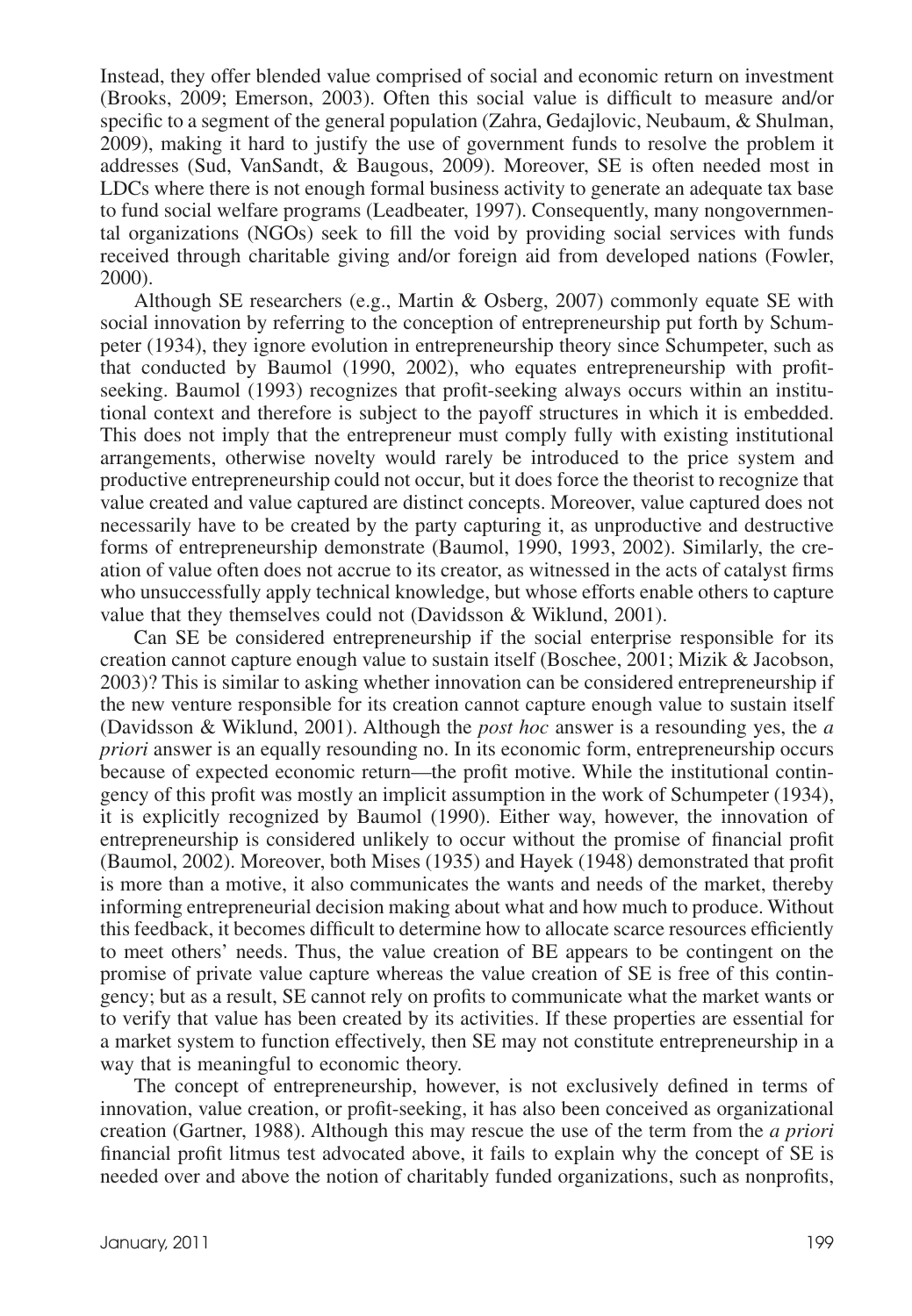NGOs, associations, and the like. Often the conception of entrepreneurship as the creation of an organization is comingled with Schumpeter's (1934) understanding of entrepreneurship as innovation, except that this innovation is said to produce a new social (as opposed to economic) equilibrium. SE is often distinguished from the creation of an organization that simply provides social services because the former is considered scalable whereas the latter is not (Martin & Osberg, 2007). Thus, SE is proposed to be the creation of an organization that results in a sustained social equilibrium. As such, the concept focuses exclusively on value creation, neglecting value capture at the organizational level, and is divorced entirely from any requirements of financial sustainability. I am not arguing that this conception is unhelpful or wrong, only that it is unsatisfactory for making an economic case for SE in which the construct is explicitly tied to notions of financial sustainability, economic growth, and/or development. Instead, it is a purely sociological argument occurring wholly in the social or moral domain and classifiable primarily as philanthropy and/or charity. Although such efforts can provide economic returns on capital, this capital is not "invested" for the purposes of economic return. Instead, it is provided purely for charitable motives, without the expectation of an economic return on investment.

If the promise of profit is required for an act to qualify economically as entrepreneurship, then SE is likely to be a narrower concept than social innovation. Or, if one wishes to treat SE and social innovation as equivalent terms, then it may be necessary to introduce and distinguish the concept of SBE, which requires enough earned income to cover operating costs, from SE, which does not (Yunus, 2007, 2010). However, the expected return from this earned income cannot be too great, otherwise the act becomes the most attractive opportunity to economic agents such that economic incentives will be enough to entice IE, hence making the modifier, "social," meaningless. Thus, for SE to have economic meaning, it must address a space in which profit is deemed possible but insufficient to motivate entrepreneurial action unless supplemented by moral or social incentives in the form of charity. This results in the overlap of SE and BE in Figure 1 that includes both SBE and DE.

## **Development Entrepreneurship vs. Social Business Entrepreneurship: Delineation by Opportunity**

All SBE is not DE. DE is SBE that seeks directly to change formal institutions in ways that will enhance social welfare. This distinction is more than a matter of difference in objective (Zahra et al., 2009). The institutional obstacle that the entrepreneur seeks to overcome and change also serves as the source of the opportunity for DE. Inefficient institutions create high transaction costs, the reduction of which can constitute an opportunity for enhanced market efficiency or the creation of entirely new markets (Dean  $\&$ McMullen, 2002, 2007; Elkington & Hartigan, 2008; McMullen et al., 2008). Exchangeprohibiting transaction costs, however, are not in and of themselves an entrepreneurial opportunity. A change in supply, demand, or both is necessary for the emergence of entrepreneurial opportunities (Companys & McMullen, 2007; Sarasvathy, Dew, Velamuri, & Venkataraman, 2003). This change in circumstances, however, must be significant enough to suggest that the emerging opportunity promises a higher net present value (factoring in switching costs) than alternative opportunities, which may be less uncertain. Thus, two questions emerge: (1) what has changed to reduce the transaction costs associated with inefficient institutions such that entrepreneurial action is feasible and/or desirable where previously it was not, and (2) if this profit opportunity does not promise a higher private return than alternative investment opportunities (once discounted for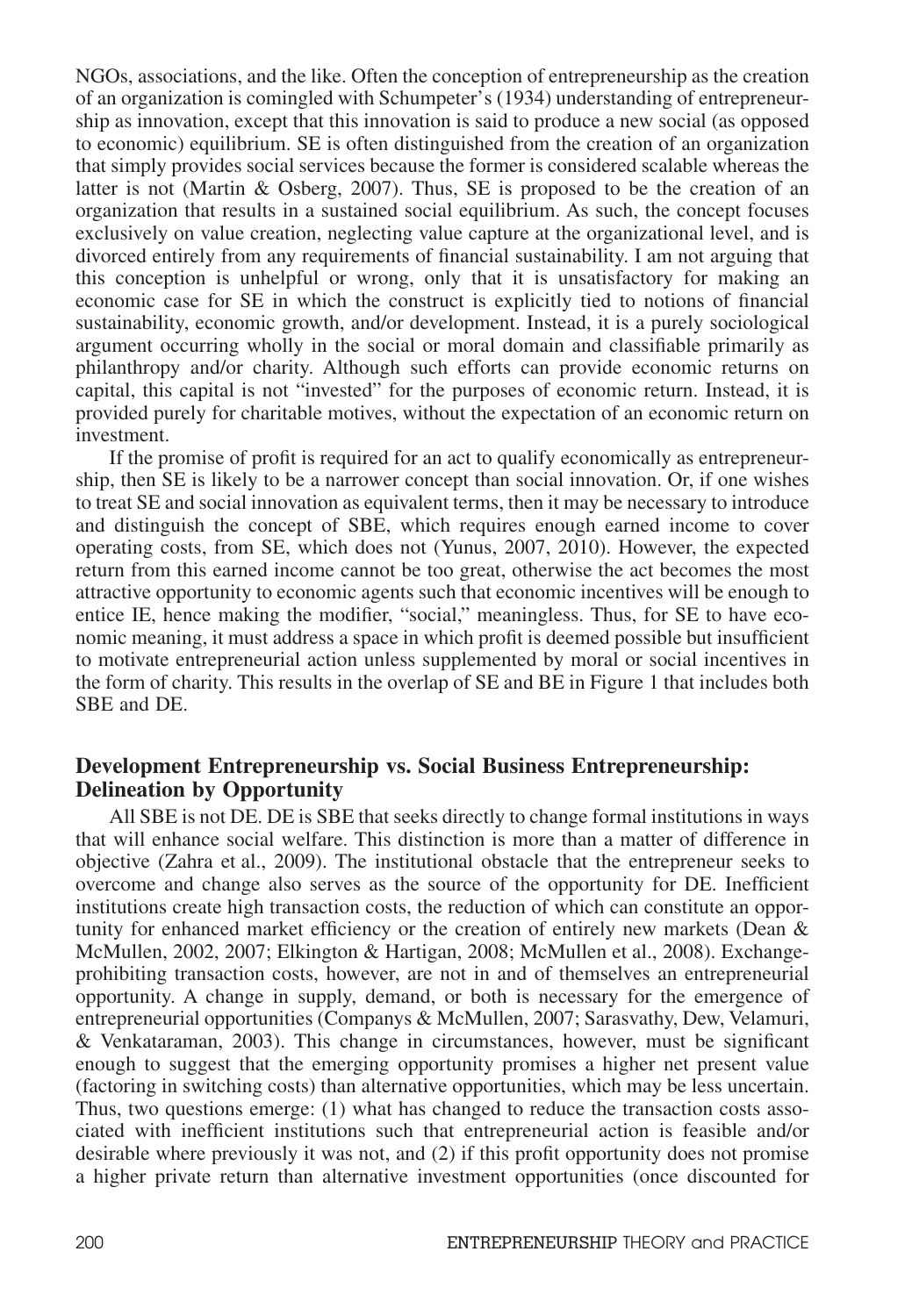institutional uncertainty and switching costs), is society left with the unappealing alternatives of inaction grounded in the efficient markets hypothesis or coercive redistribution schemes such as welfare and government subsidies? The charity motive of SE addresses the second question, enabling entrepreneurs to exploit second-best opportunities, but the source of these opportunities, to which the first question refers, is the existence of sophisticated technologies and innovations that have been created by economic growth in developed nations, but which government failure in LDCs has prevented from diffusing (Bruton, Ahlstrom, & Li, 2010).

For example, denial of the right to compete in the telecommunications industry in Zimbabwe did far more than prevent customers from enjoying lower prices and better phone coverage, it precluded the dissemination of information that would subsequently reduce transaction costs in various dimensions of economic and political life. Similarly, the democratization of technology in India has not only enabled farmers to cut out the middle man and enjoy higher prices for their crops (Prahalad, 2005), it has also allowed citizens of Kenya to circumvent politicians' attempts to intimidate them at the polls by communicating venues at which they could safely cast their votes ("Kenya: Avoiding trouble during referendum voting," 2010). Thus, institutional reforms such as those initiated by Masiyiwa often reduce transaction costs by enhancing both economic and political freedom such that a greater proportion of resources can be invested in productive rather than protective activities. As a result innovative entrepreneurship that contributes to economic growth becomes more efficient and a more appealing choice while nonproductive forms of entrepreneurship such as imitative rent-seeking or crime become relatively less efficient and less appealing options for profit seeking.

SBE that does not directly seek to change formal institutional arrangements—e.g., see Yunus (2007, 2010)—is extremely helpful in reducing human misery, as are the efforts of many NGOs (Fowler, 2000), but these organizations treat the symptoms rather than the root cause of extreme poverty. In contrast, DE tackles the institutional barriers that prevent economic growth, the development of the tax-paying formal business sector, and consequently the incomes and tax revenues that could render some of these NGOs unnecessary. By targeting the institutional cause of disenfranchisement, DE can empower the marginalized by increasing economic and political freedom.

Eradication of extreme poverty requires more than superficial legal reform. Not only has land titling in Africa been far more challenging than anticipated (Easterly, 2008), the very premise that proof of collateral will enable consumers to spend an economy into prosperity appears dubious upon closer examination. As critics of DeSoto have noted, legal title to an asset is fairly meaningless unless there is a market for that asset (Gilbert, 2002)—e.g., providing title to a home in a declining urban neighborhood is no road to prosperity if there is no one who wants to purchase that property. Like markets for property, markets for property rights require a buyer as well as a seller. Thus, possessions must have an exchange value if they are to produce income in the form of rent or interest.<sup>2</sup> It is for this reason that SE needs global markets. Without the markets of developed nations, it is unlikely that LDCs can enjoy enough economic growth to catch up with the living standards of developed nations (Collier, 2007). Exclusion from the global economy denies access to the advances in knowledge that membership provides (Friedman, 2008). Direct application of this knowledge in the form of knowledge spillovers (Audretsch, 1995) or indirect application of this knowledge in the form of new product possibilities

<sup>2.</sup> Worse yet, Gilbert (2002) suggests that rights to property in the slums could lead to downward raiding as wealthier agents from the formal sector purchase the possessions of the poor.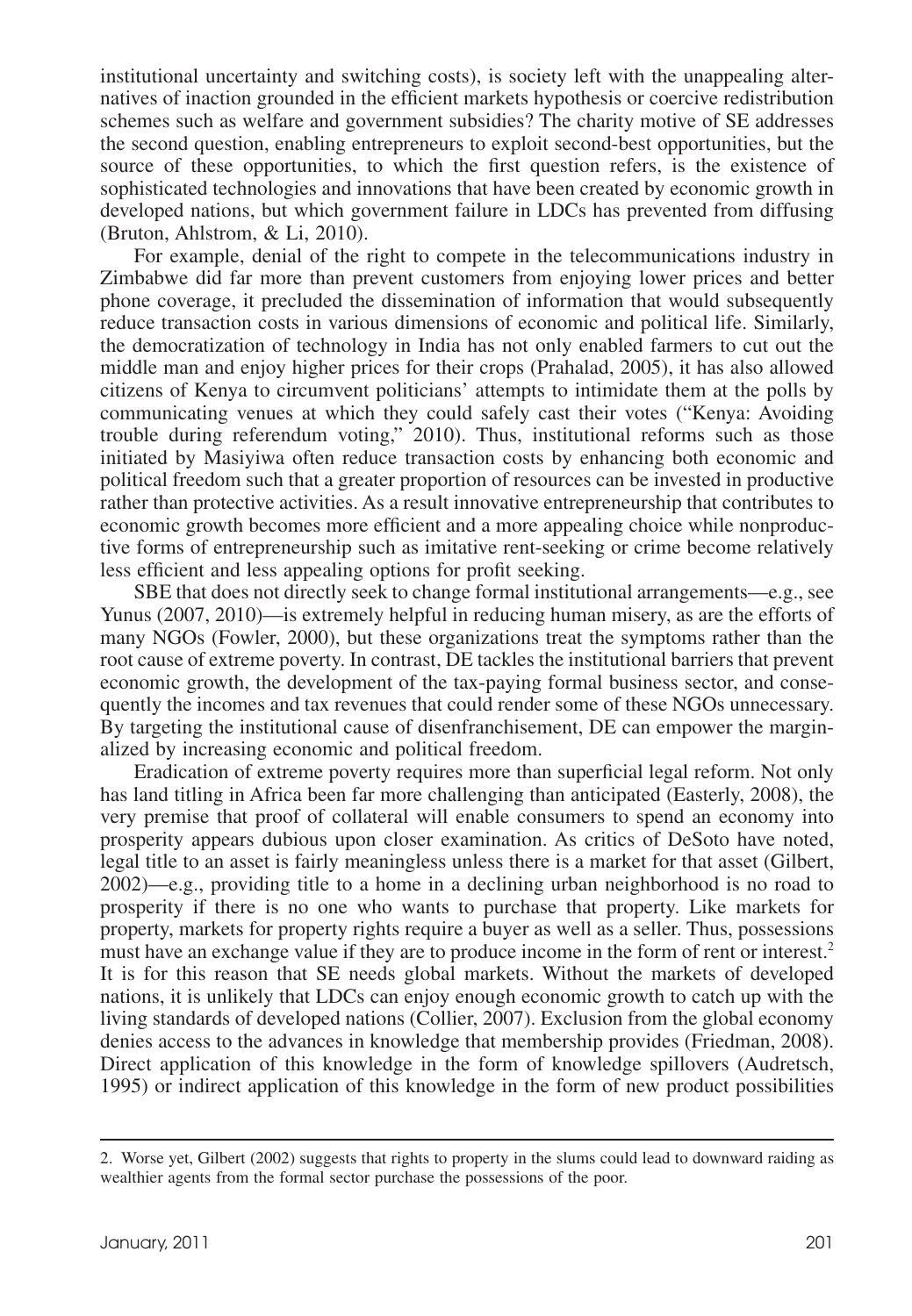made possible by newly available goods and services (Romer, 1994) are inputs enjoyed by nations participating in the global economy but denied to members of nations whose political institutions leave them segregated (Warsh, 2006). Thus, the institutional barriers that have precluded the diffusion of innovations from developed nations to LDCs are also responsible for creating knowledge arbitrage opportunities for agents capable of traversing the divide that keeps suppliers of various forms of capital—located in developed nations—ignorant of demand for various goods and services—located in BOP markets in LDCs—and vice versa.

Frequently, advocates of SE have denounced globalization for engaging in free as opposed to fair trade and for providing a path out of poverty through employment in factories or cubicles for subsistence rather than "living" wages (Esty, 2001). Though noble in intent, these positions frequently overlook the intergenerational benefits of the dynamism of capitalism by comparing the living conditions of workers in LDCs today to those of workers in developed nations without considering the sacrifices made by the generations of workers who contributed to the development of developed nations (Hayek, 1978). The cause of low wages in LDCs is not exploitation by MNCs, it is institutional conditions that prevent numerous MNCs from entering a nation and having to compete for the labor of those employees (Friedman, 2005; Prahalad, 2005). The lack of such competition is what is responsible for the reduced bargaining power of would-be employees in these nations, low wages, and lower standards of living. With institutional reform comes security, entrants, jobs, competition for labor, rising wages, increased tax revenues, increased standards of living, and disposable income to be invested in the next generation's education and training, thereby reducing discrepancies in access to opportunities in the global economy across the focal developing nation and developed nations (Bhagwati, 2004). Though it may be tempting to prefer the autonomy and control of isolationism, it is likely not only to perpetuate poverty, but also to amplify the discrepancy over time, as advances in knowledge in developed nations continue to grow at an exponential pace (Friedman, 2008; North, 2005).

## **Development Entrepreneurship vs. Socio-Political Activism: Delineation by Means**

A focus on institutional change delineates DE from SBE, but this focus on institutional change makes DE similar to social movements that tend to be indirect attempts to initiate institutional change by applying pressure on government officials. Because it is often not in the self-interest of political elites in LDCs to initiate institutional reforms (Easterly, 2001, 2006), many reform efforts that have led to institutional change have begun as grassroots movements initiated by social entrepreneurs (Alvord et al., 2004) and socio-political activists (Martin & Osberg, 2007). Though an important source of institutional change, this socio-political activism does not seek earned income and therefore does not qualify as DE. That is, unlike socio-political activists, development entrepreneurs expect to capture some of the value they create to ensure the operational sustainability of their social enterprise.

Despite suggestions that social entrepreneurs are motivated only by social value creation, anecdotal evidence suggests that simply solving the problem is not enough for many social entrepreneurs. Social entrepreneurs often want their organizations to live on and/or to be recognized for their efforts (Below  $&$  Tripp, 2010). For example, Nicholas Negroponte, founder of One Laptop per Child, has clearly communicated frustration with for-profit competitors such as Intel who have sought to compete with his organization (Sherriff, 2007). If the mission were all that mattered, Negroponte would relish as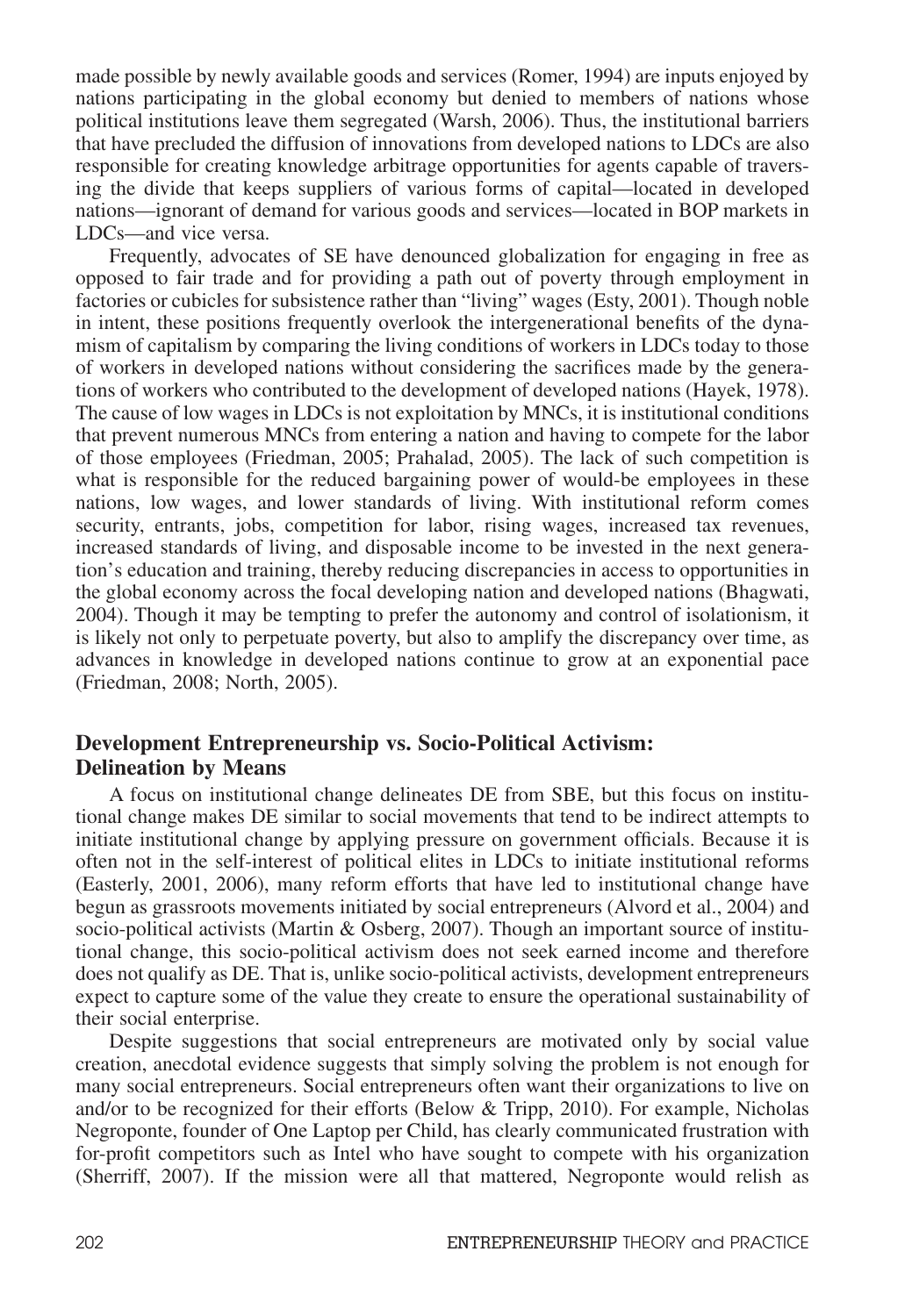"mission accomplished" the fact that these firms are now seeking to offer products that the poor can afford. Although it is difficult to say what drives any social entrepreneur, it is safe to say that the knowledge that he had enacted a positive change did not appear to provide much comfort to Negroponte. Can the desire to ensure financial sustainability (because of the social entrepreneur's need to leave a personal legacy) conflict with, rather than enable, fulfillment of the mission for which a social enterprise was ostensibly created? Questions such as this suggest that scholars may find justification for the conceptual existence of SE by explicitly acknowledging that entrepreneurial motives are mixed, but in doing so, they must also recognize that social entrepreneurs may be just as susceptible as business entrepreneurs to ego or greed (albeit of a social rather than economic nature).

Like SBE, the potential for DE would appear to be greatest in LDCs for two reasons. First, the transaction costs are highest in these nations because of the institutional inefficiencies resulting from legal obstructions preventing the market from functioning as efficiently as it otherwise could (North, 1990; Olson, 2008). Second, these transaction costs have prevented knowledge that has been discovered and applied in the form of innovation in developed nations from being able to diffuse fully into LDCs (Bruton et al., 2010). The result is a knowledge arbitrage opportunity in which innovations that have emerged in global markets can, if introduced to LDCs in culturally appropriate forms, enable entrepreneurs and consumers in those nations to circumvent, reduce, or even eliminate institutional barriers that encumber gains to trade.

Because the knowledge needed to overcome institutional obstacles is dispersed across producers and consumers in developed and developing nations, distributed agency is needed to enable entrepreneurial action (Garud & Karnoe, 2003). On the supply side, awareness of available technology, technical experience, access to capital, and business expertise may be dispersed primarily in developed nations while the socio-cultural understanding of norms and socio-political network and savvy needed to do business locally may be dispersed primarily in LDCs (Easterly, 2006; Prahalad, 2005). On the demand side, a lack of awareness to consumer wants and needs and the obstacles that prevent their fulfillment is likely to prevent agents in developed nations from recognizing potential in LDCs (Webb et al., 2010). Conversely, entrepreneurial agents in developing nations may lack awareness or access to demand for their products from potential customers in developed nations.

Although dispersed knowledge may require distributed agency, it does not necessarily require multiple agents. In some instances, one party may possess the knowledge of supply and demand needed to initiate entrepreneurial actions intended to circumvent, reduce, or eliminate institutional obstacles to development. For instance, Muhammad Yunus was born and raised in what is now Bangladesh. He then received training in economics in the United States only to return to the newly formed state of Bangladesh as an academic. Only by juxtaposing actual conditions (as provided by familiarity with Bangladesh) with the institutional conditions that are needed for a market economy to function efficiently (as implicitly assumed by the economic training he received in the United States) was Yunus provided the conceptual framework of which he became so critical. One cannot be disappointed by expectations that one does not have. Ironically, this suggests that Yunus's actions were largely motivated by exposure to economic models (technical supply) acquired in the West, even though he perceived these models to be inadequate.

Like Yunus, Masiyiwa's entrepreneurial efforts produced significant institutional change, especially regarding political conditions. Also like Yunus, Masiyiwa served as a concentration in one man of otherwise dispersed knowledge and distributed agency owing to travel from the developing world to the developed world and back again. Unlike Yunus,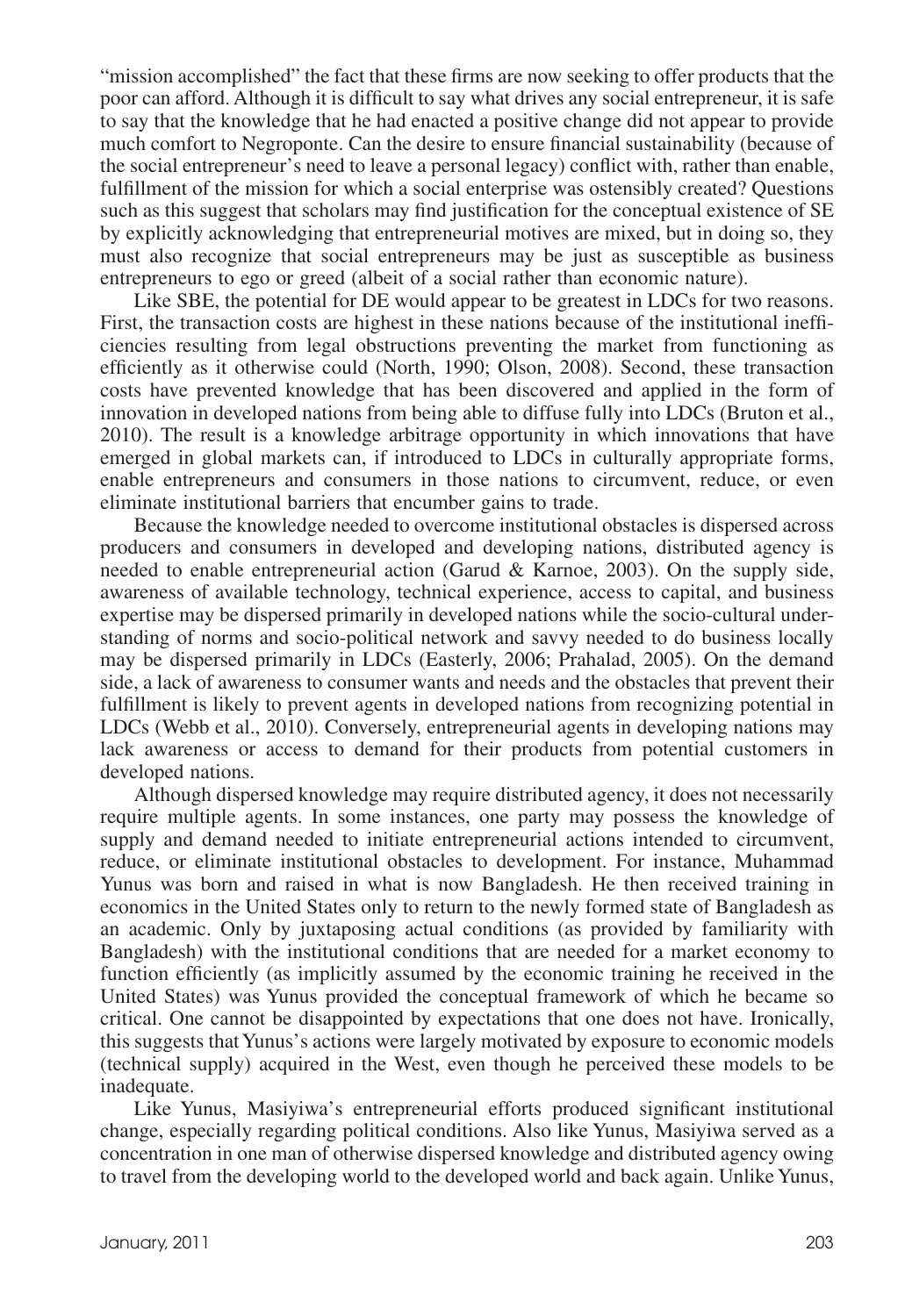however, Masiyiwa directly targeted politico-economic institutional reform such that political change enabled the economic freedom required for him to create a new cell phone market. Subsequent endeavors, involving the financially strapped newspaper, the *Daily News*, which opposed the Zimbabwe government, indicate however, that Masiyiwa was motivated by more than economic return. Masiyiwa mobilized various stakeholders through moral or social exchanges while concurrently believing that he could capture some of the value he created if he succeeded in his institutional reform efforts ("Strive Masiyiwa," 2010). Like Yunus, but even more directly, Masiyiwa's efforts had the by-product of encouraging economic development as business entrepreneurs subsequently entered the new cell phone market to compete with him.

Contrary to Yunus and Masiyiwa are collaborations that involve multiple parties, some of whom may be located in developed nations and some of whom may be located in LDCs. Whether the economic return on the attempt to reform legal institutions constitutes the highest possible return on investment available to the investors may or may not be distributed across agents. That is, return on IE might be the most attractive economic return on investment for an indigenous entrepreneur while simultaneously being primarily an act of charity for a donor in a developed nation. Or, it could be that sacrifices of financial returns in exchange for nonfinancial returns are spread across numerous parties, such that the expected economic return is only slightly less than alternative investment opportunities. Either way, some sacrifice of financial return in exchange for nonfinancial returns is required or else the act would constitute BE without overlapping the domain of SE.

Recognition that SE is most likely the product of distributed agency (owing to the fact that knowledge of supply and demand are likely to be dispersed) increases the complexity of coordination and the necessity for trust (Webb et al., 2010; Zacharakis et al., 2007). As investors from developed nations provide funds that are partly investment (to the extent that some economic return is expected from the social enterprise's activities) and partly charitable donation (to the extent that only a nonfinancial return is expected), increased scope for fraud exists (Anderson, 2000). Perhaps equally problematic is the provider of funds who views his charitable donation as an investment and, thus, seeks to exert control over the social enterprise beyond the influence to which his investment entitles him. In either case, future research is needed regarding problems arising from information asymmetry and how moral hazard may be more effectively mitigated in national contexts with weak legal institutions and political regimes.

## **Why Development Entrepreneurship May Be Preferable to Government Intervention**

Government intervention and SE may be motivated on occasion by a shared misattribution of extreme poverty to market failure, but the fact that SE must compete against other solutions to social problems to receive funding from individuals subjects the persuasiveness of its case to the discipline of competition (e.g., Easterly, 2006). In contrast, government intervention's reliance on coercion allows for a disconnection between the decision maker—a political representative—and the investor—the tax payer, such that investors cannot immediately reallocate their funds from projects they perceive as ineffective without having to become part of a voting block large enough to replace their political representation. Thus, it would appear that SE must demonstrate its efficacy in addressing social problems more frequently and compellingly than government intervention.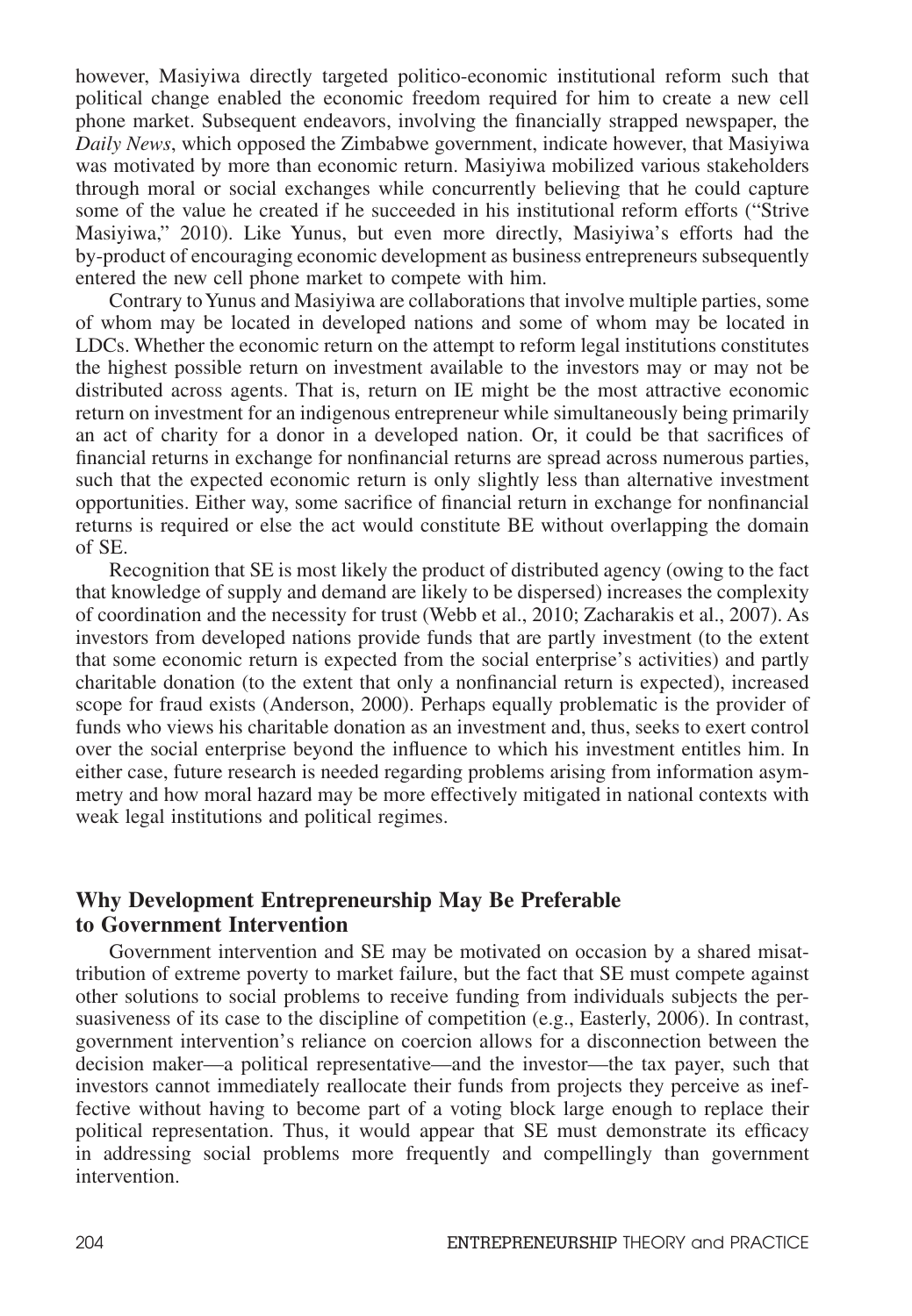If social entrepreneurs attribute social problems to symptoms (as opposed to root causes) or create ventures that target erroneous causes, then their efforts are likely to be less effective than efforts by social entrepreneurs who have properly defined the social problems they seek to tackle. As a result, misguided social entrepreneurial efforts are likely to be revealed as ineffective more quickly than a comparable government program. In addition, failure to understand the dynamic institutions of capitalism is likely to contribute to the generation of business models that are not economically sustainable. Without competitive markets and the rule of law to protect property rights, there is no incentive for entrepreneurs to innovate and no spillover of the technological advancements that produce economic growth (Baumol, 2002). And without economic growth, there is not only less wealth created, there is less wealth to be redistributed, whether coercively through taxes or voluntarily through charitable giving. As a form of entrepreneurship, DE relies on the competitive markets and property rights of capitalism to transform resource inputs into value-added goods and services. Without these institutions, the value created by a social enterprise is difficult if not impossible to capture by the organization and the various stakeholders it seeks to serve. This lack of operational and/or financial sustainability does not necessarily negate the value created by a social enterprise, but it does require the social entrepreneur to justify the value created enough to ensure the continuance of charitable donations.

Thus, regardless of whether an organization must be able to cover its operating costs to be considered an entrepreneurial venture, it is clear that SEs must be able to demonstrate that they are creating more value than competing opportunities, be they economic, social, or blended, if they are to survive. It is this competitive litmus test that explains why a social enterprise may not achieve profitability but still persist absent coercion—that is, it is the best known solution available for a problem and therefore deemed worthy of charitable giving.

#### **VI. Possible Scope Limitations**

Before concluding, it is important to note that significant differences may exist between the use of entrepreneurship as a way of making institutions more efficient and the use of entrepreneurship as a means of poverty reduction when no formal institutions are present whatsoever. Recently, Carl Schramm (2010) has advanced the notion of expeditionary economics, which speaks to the latter. While his focus on using entrepreneurship and economic growth as means of ensuring stability and reducing poverty are inspiring and compatible with arguments I have put forth in this article, I echo others' (e.g., Collier, 2007; Zahra et al., 2009) concerns about the challenges of development in countries regularly plagued by civil war or persistent power struggles and suggest that it may be more prudent to study and facilitate DE in LDCs where some semblance of social order already exists before experimenting with such intervening techniques in war-torn or disaster-stricken nations.

The arguments put forth in this article view SE as a critical component of DE because the charity motive that SE introduces to economic theory allows for path creation and thus a means for entrepreneurs to escape the path dependency of institutionalized incentives that may encourage nonproductive forms of entrepreneurship over productive forms of entrepreneurship that yield economic growth. This argument presumes some degree of institutional infrastructure, albeit incredibly inefficient owing to government failure to ensure the political and economic freedoms associated with entrepreneurial capitalism i.e., rule of law, property rights, competitive markets, and incentives for innovation and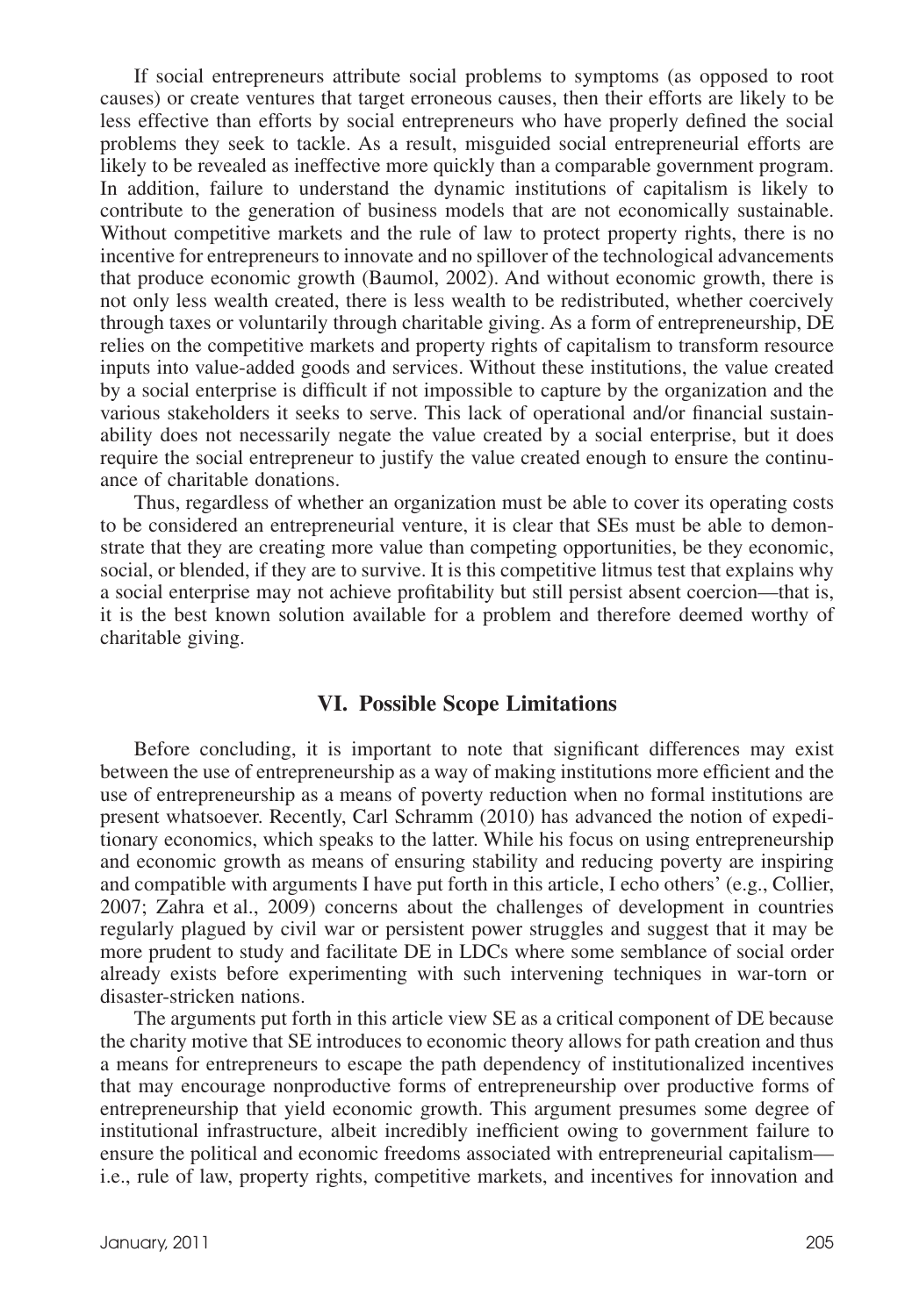entrepreneurship (Baumol et al., 2007). In contrast, the social chaos that is associated with the rule of force (anarchy) or even the arbitrary rule of men that are likely to characterize war-torn nations or disaster-stricken regions is also likely to require that greater attention and resources be allocated to security concerns. Thus, hopes of profitable and financially sustainable enterprises (social or commercial) may be premature or completely ridiculous without the proper institutional infrastructure. In contrast, I limit the scope of DE in this article to LDCs that, while spared from social chaos, are not yet experiencing the economic growth needed to reduce extreme poverty.

#### **VII. Conclusion**

*Business has the potential to do far more to solve the issues of poverty than any number of government aid programs. But to help business in these domains we need to have an understanding of the relevant issues in such institutional settings*. (Bruton, 2010, p. 8)

Many undeveloped nations would like to participate in global markets and enjoy the increased standard of living that economic growth enables, but they are precluded from doing so by institutional barriers to entry (Easterly, 2001; Elkington & Hartigan, 2008). In some instances, top-down strategies in which policy makers introduce reforms have been successful at reducing levels of extreme poverty—e.g., the Asian tigers (Hong Kong, Singapore, South Korea, and Taiwan), China, or India (Powell, 2008)—but this has not been the norm, especially in sub-Saharan Africa where most nations have experienced an increase in the level of extreme poverty over the last 30 years (Collier, 2007). The question of this article was not whether SE is better than foreign aid or redistribution at alleviating extreme poverty in LDCs. Moreover, I did not claim that SE is sufficient or that globalization is contingent on the existence of SE. Indeed, if one is willing to wait long enough, SE may not be necessary to encourage removal of institutional barriers such as those that preclude people in extreme poverty from participating in global markets. After all, selfinterest should presumably encourage investment in institutional change when the promise of inexpensive strategic factors or emerging markets justifies bearing (privately or through collective action) the risk associated with entry into a nation with weak property rights regimes (Luo, 2001; North & Thomas, 1970). If the goal, however, is to eradicate extreme poverty by accelerating access to global markets through the least interventionist and most efficient means available, then SE may be necessary (Gates, 2008).

My purpose has been to demonstrate how SE, in the form of DE, can expand trade by removing institutional barriers that exclude a population from participating as producers or consumers in global markets. Such participation unleashes resources from being geographically bound and allows them to be reallocated to their highest valued use (Bhagwati, 2004; Hayek, 1948). Political, legal, social, and cultural institutions that constrict economic and political freedom obstruct participation in global markets and prevent the division of labor and the benefits it can convey in terms not only of income potential but also the full development of human capabilities (Sen, 1999). In each instance, inefficient institutions contribute to high transaction costs that discourage or preclude productive transactions (McMullen et al., 2008). By identifying the institutional obstacles to development and the sources of the motive, opportunity, and means needed to address it through entrepreneurship, the resulting theory of DE offered a number of contributions to both the SE and economic development literatures.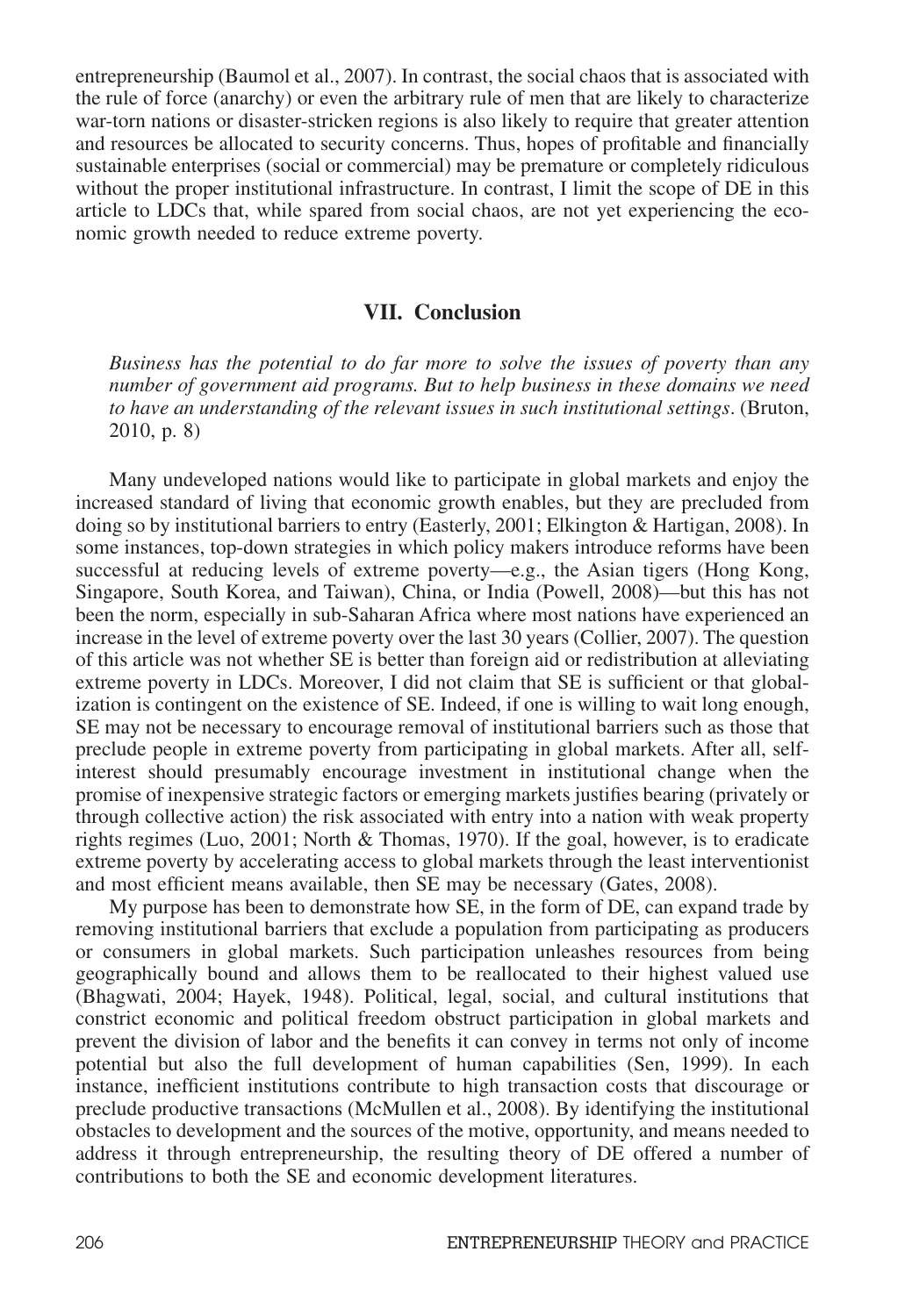First, the proposed theory focused on government failure rather than market failure as the primary obstacle to development. Proponents and researchers of SE often blame the perpetuation of poverty on market failure, which they explicitly attribute to profit maximization (e.g. Yunus, 2007) and laissez faire economics—even to the point of emphasizing that they are "certainly *not* Friedman disciples" (Sud et al., 2009, p. 202). In contrast, I did not presume that the profit motive causes markets to be inherently flawed or incapable of addressing social problems, nor did I invoke the theory of market failure (e.g., Pigou, 2002) to justify the need for SE in LDCs. Instead, I suggested that LDCs often lack the formal institutions needed to allow markets to emerge, much less allocate resources efficiently. Consequently, it may not make sense to condemn markets for failing to address social problems when government failure has prevented them the opportunity to try. Moreover, given that most LDCs cannot boast social safety nets owing to limited public funds, it may be more productive to begin with the laissez faire assumption that unfettered markets are capable of addressing social needs and to assess whether the institutions that the state *must* provide to enable economic growth of *any* kind are present and functioning properly before designing a cost-prohibitive welfare state that seeks to steer a currently nonexistent market to achieve a particular *type* of economic growth.

Second, the proposed theory offered an explanation of the source of entrepreneurial opportunities in LDCs. By denying access to the markets of the global economy, the failure by LDC governments to provide efficient formal institutions can prevent diffusion of innovations from developed nations to LDCs (Bruton et al., 2010). This prevents LDCs access to the knowledge advances made possible by global capitalism (Baumol, 2002; Bhide, 2008; Mueller, 2006). As a result, profit potential from knowledge arbitrage exists for those entrepreneurs willing and able to engage in IE to exploit the opportunity.

Third, the theory suggested that social entrepreneurs may be more willing than business entrepreneurs to initiate the change needed to reduce the institutional obstacles that give rise to knowledge arbitrage opportunities. Recognition and exploitation of knowledge arbitrage opportunities requires institutional change that tends to be complicated by several problems. First, many of the politicians best positioned to enact institutional change may not find it in their interests to do so (Rodrik, 2007). This can frustrate top-down reform efforts that rely on sanctions or other exogenous forms of influence that seek to encourage economic and political freedom (Gwartney & Lawson, 2007; Pape, 1997). In addition, the benefits of institutional change are likely to be dispersed whereas the costs of IE are likely to be concentrated (Pacheco et al., 2010). This makes IE a highly uncertain profit opportunity owing to the difficulty associated with capturing the value one creates. Finally, the dispersion of knowledge across developed nations and LDCs is likely to require distributed agency (Garud  $&$  Karnoe, 2003) in order to imagine and exploit opportunities—e.g., agents in developed nations may possess the financial and technical capital needed for entrepreneurial action while agents in LDCs may possess the human and social capital needed for entrepreneurial action. Though it is possible for this agency to be concentrated in a single entrepreneur, it may be more likely for it to take form as collaboration between agents from developed nations and LDCs (Zahra et al., 2008). Such collaboration, however, poses numerous coordination challenges (Webb et al., 2010).

The uncertainty associated with IE often prevents business entrepreneurs (be they individuals or MNCs) from being willing and/or able to forgo pursuit of less uncertain entrepreneurial opportunities in favor of socially beneficial institutional change (Zahra et al., 2008). Charity is needed therefore to compensate for the discouraging motivational effect of the uncertainty associated with these problems (McMullen & Shepherd, 2006). That is, moral or social incentives must compensate for economic incentives that may not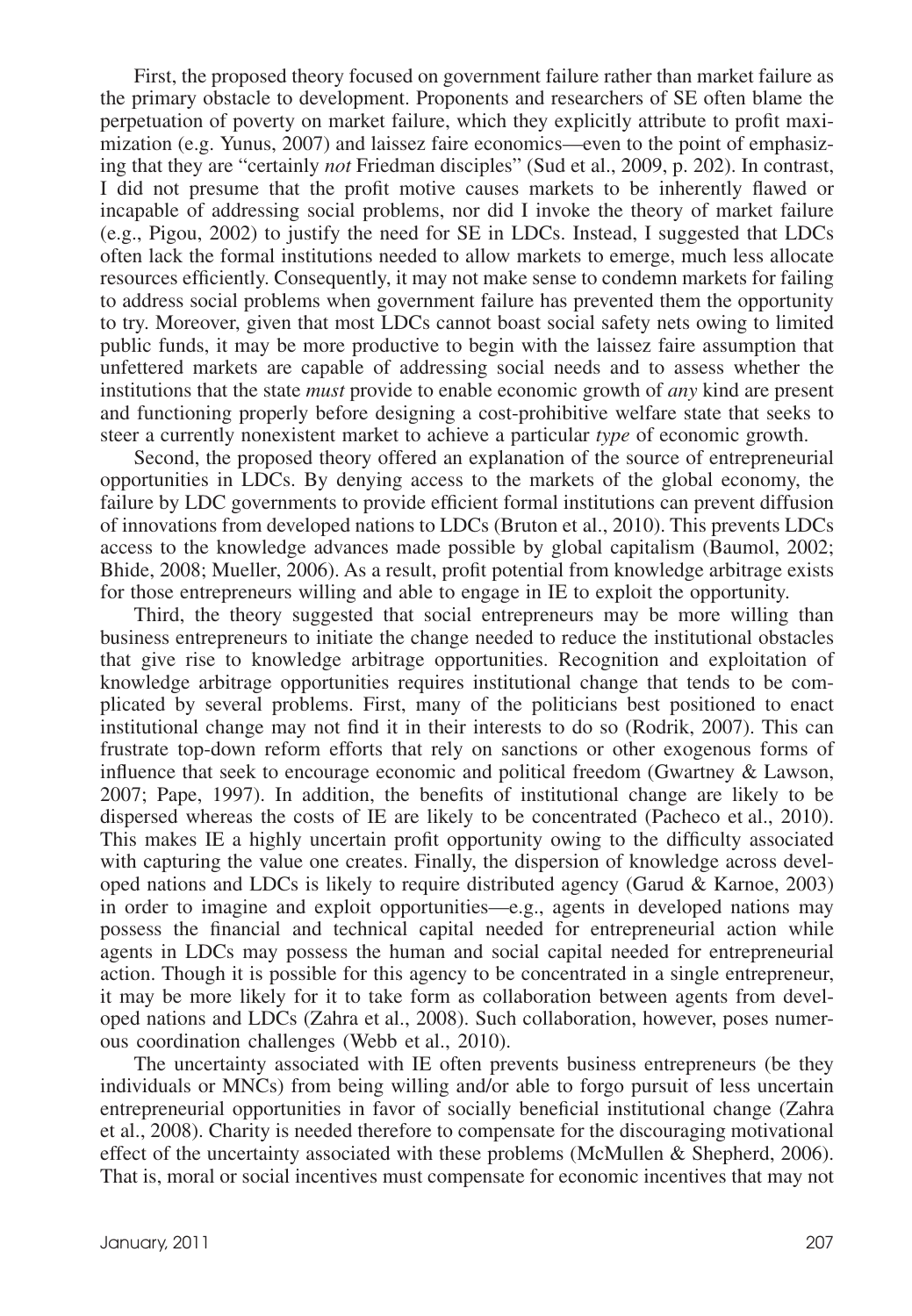otherwise be competitive with the expected returns of less uncertain, but also less socially beneficial entrepreneurial opportunities. At one extreme, motives may be purely philanthropic with no expected financial return whatsoever. At the other extreme, change may be deemed the second best financial opportunity available, requiring only a small sacrifice of financial return to overcome the additional costs of bearing uncertainty. Either way, some voluntary sacrifice of financial return in the hope of generating institutional change is required. Thus, the nonfinancial incentives that motivate social entrepreneurs may enable IE that is unlikely to occur when only financial incentives are considered.

Fourth, by delineating financial and nonfinancial incentives, the proposed theory allowed DE to be distinguished from similar concepts such as SE and BE. If the financial returns from IE were high enough, SE would be unnecessary because profit-driven BE could sufficiently ensure the IE needed to facilitate economic growth, thereby solving the development problem without the need for SE. Conversely, if resources were not scarce or people were more altruistic, then no promise of financial return would be needed to encourage IE; consequently, charity-driven SE would sufficiently ensure the IE necessary to facilitate economic growth. Because extreme poverty in LDCs persists, however, a form of SE appears to exist in which entrepreneurs seek to empower others because of complex motives involving both profit and charity.

Although the charity-motivated social aspects of SE have received considerable attention in the literature,<sup>3</sup> the profit-motivated entrepreneurship component has not (Austin et al., 2006). This is potentially problematic if the focus of inquiry is on SE's theoretical function within economic development. Profit is about more than motivation; it also conveys information (Hayek, 1948). When a venture cannot, at least partly, cover its operating costs with earned income, profit and loss cannot provide feedback about whether the entrepreneur is serving the market efficiently (Mises, 1935). Even Schumpeter (1934), whose conception of entrepreneurship SE researchers often use to justify their own extension of the concept beyond the confines of economic theory (e.g., Dees, 2001; Martin & Osberg, 2007), presumed that entrepreneurs were initiating institutional change through innovation in *pursuit of profits*. Thus, despite arguments to the contrary (e.g., Dees, 2007), it may be necessary when considering SE's role in economic growth to distinguish between social *innovation* that does not expect to realize earned income and social *entrepreneurship*, which expects to realize earned income but, unlike BE, not enough to cover the full costs of capital.

Finally, because SE is less constrained by the economic incentives determined by existing institutions, the theory proposed that SE will be capable of path creation. If positive, this path creation could enable even further institutional change by making productive forms of BE more efficient and nonproductive forms of BE less efficient for subsequent market entrants. Thus, this article proposed that SE can contribute to the inclusivity of economic growth by enabling institutional change that starts a virtuous circle of productive BE. In the process, SE not only expands the market to include members of marginalized or disenfranchised groups within a nation but also facilitates a nation's ability to participate in the global economy. Consequently, this article responded to Mair and Marti's (2006, 2009) calls to acknowledge the institutional context in which SE is embedded. In doing so, I hope not only to have provided a clearer understanding of SE's unique role in enabling the institutional change that facilitates inclusive economic growth but also to have demonstrated why a relative increase in SE that targets root

<sup>3.</sup> For recent comprehensive reviews of the social entrepreneurship literature, see Short, Moss, and Lumpkin (2009) and Dacin et al. (2010).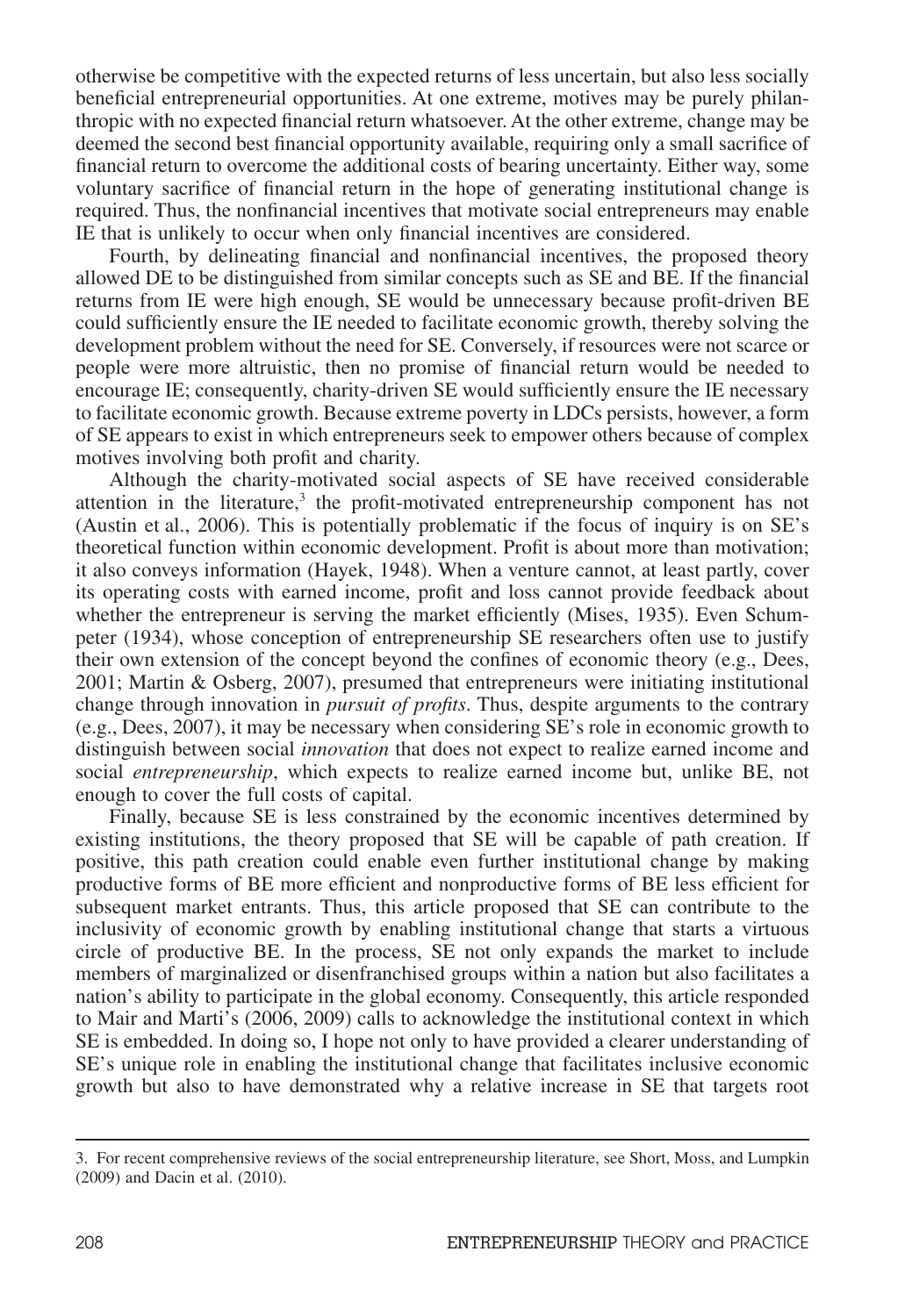institutional causes as opposed to the symptoms of extreme poverty may be a more efficient, effective, and less invasive way to help alleviate poverty at the BOP.

Although institutional reform may diminish a nation's autonomy, it also allows indigenous entrepreneurs to access the knowledge that has been accumulated over centuries by the innovation machine known as global capitalism (Baumol, 2002). For agents in developed nations, however, the profit opportunity associated with investment in LDCs is undermined by the uncertainty of those nations' legal systems and political regimes. Consequently, SE is needed to enable the IE required to enable economic growth in LDCs. Although economic return may not be necessary to motivate such reform efforts—e.g., charitable motivations may be adequate—some expected financial return is necessary to make an economic case for SE and explain how its function is distinct from the value created through the charitable acts of social innovators or creators of NGOs. As reformers of institutions, development entrepreneurs have an economic role to play in preparing the soil of the market for the gardeners to come. Thus, I hope to have shown why, even though profit is possible, development from BE is unlikely to occur without the encouragement of SE. Consequently, DE would appear to be crucial to expediting the broadening of global markets, suggesting that there is indeed room for market advocates under the ever growing tent of SE.

## **REFERENCES**

Ahlstrom, D. (2010). Innovation and growth: How business contributes to society. *Academy of Management Perspectives*, *24*(3), 10–23.

Alvord, S.H., Brown, L.D., & Letts, C.W. (2004). Social entrepreneurship and societal transformation: An exploratory study. *Journal of Applied Behavioral Science*, *40*, 260–282.

Amin, S., Rai, A.S., & Topa, G. (2003). Does microcredit reach the poor and vulnerable? Evidence from northern Bangladesh. *Journal of Development Economics*, *70*, 59–82.

Anderson, W. (2000). Social entrepreneurship. *The Free Market*, *18*(10), 1.

Audretsch, D.B. (1995). *Entrepreneurship, innovation and economic growth*. Cambridge, MA: MIT Press.

Austin, J., Stevenson, H., & Wei-Skillern, J. (2006). Social and commercial entrepreneurship: Same, different, or both? *Entrepreneurship Theory and Practice*, *30*(1), 1–22.

Barker, J.R. (1993). Tightening the iron cage: Concertive control in self-managing teams. *Administrative Science Quarterly*, *38*(3), 408–437.

Baron, D.P. (2007). Corporate social responsibility and social entrepreneurship. *Journal of Economics and Management Strategy*, *16*(3), 683–717.

Barzel, Y. (1997). *Economic analysis of property rights*. Cambridge, UK: The University of Cambridge.

Battilana, J., Leca, B., & Boxenbaum, E. (2009). How actors change institutions: Towards a theory of institutional entrepreneurship. *Academy of Management Annals*, *3*(1), 65–107.

Baumol, W.J. (1990). Entrepreneurship: Productive, unproductive, and destructive. *Journal of Political Economy*, *98*(5 pt. 1), 893–921.

Baumol, W.J. (1993). *Entrepreneurship, management and the structure of payoffs*. Cambridge, MA: MIT Press.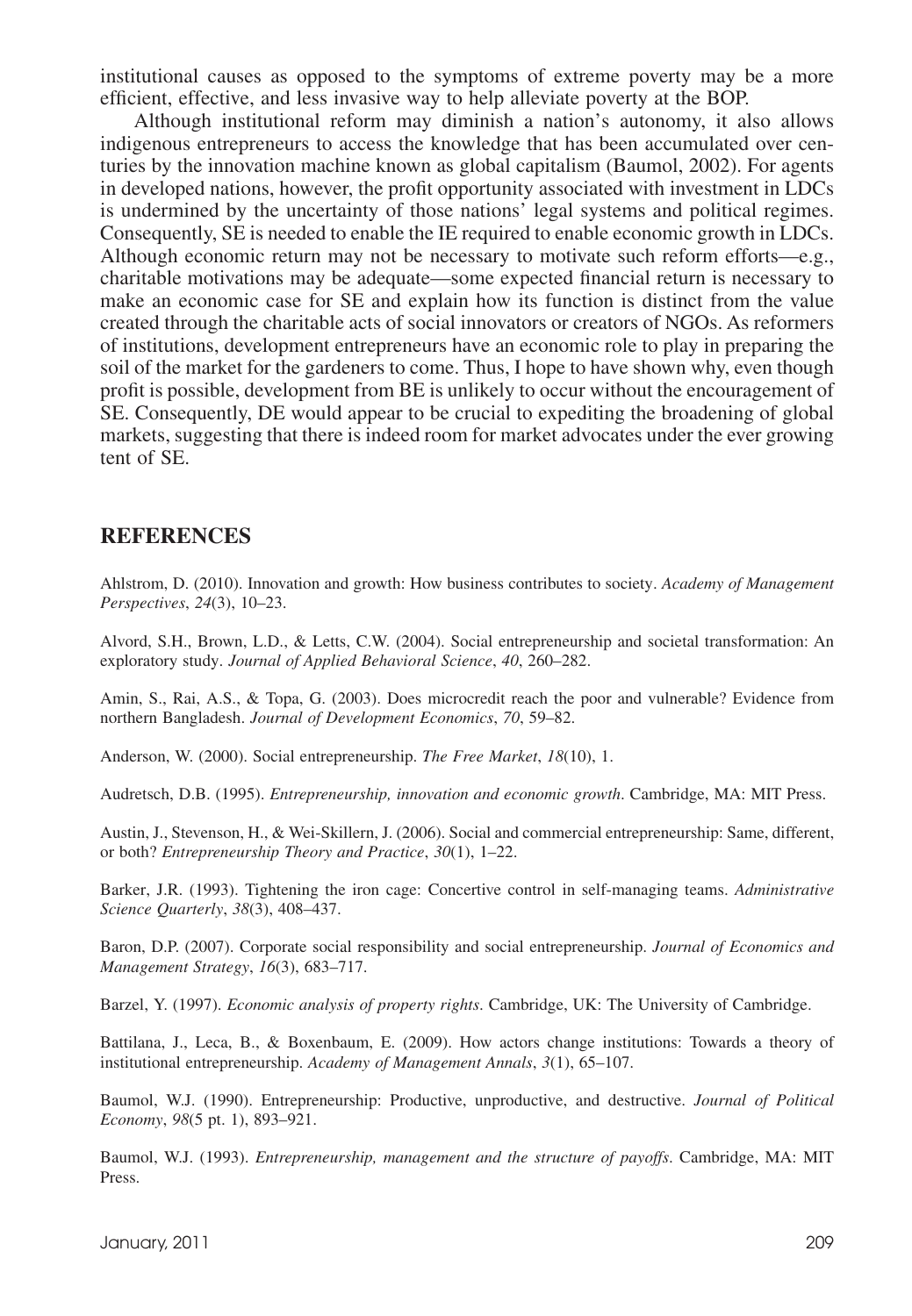Baumol, W.J. (2002). *The free-market innovation machine: Analyzing the growth miracle of capitalism*. Princeton, NJ: The Princeton University Press.

Baumol, W.J., Litan, R.E., & Schramm, C.J. (2007). *Good capitalism, bad capitalism, and the economics of growth and prosperity*. New Haven, CT: Yale University Press.

Below, C.L. & Tripp, K.D. (2010). Freeing the social entrepreneur. *Stanford Social Innovation Review*, *8*(4), 36–41.

Bhagwati, J. (2004). *In defense of globalization*. New York: Oxford University Press.

Bhide, A. (2008). *The venturesome economy: How innovation sustains prosperity in a more connected world*. Princeton, NJ: Princeton University Press.

Bornstein, D. (2004). *How to change the world: Social entrepreneurs and the power of new ideas*. New York: Oxford University Press.

Boschee, J. (2001). *The social enterprise sourcebook*. Minneapolis, MN: Northland Institute.

Bradley, S.W., McMullen, J.S., Artz, K., & Simiyu, E. (2010). *Capital is not enough: Innovation in developing economies*. Paper Presented at the 2010 Academy of the Management in Montreal, Canada.

Bromley, D.W. (1989). *Economic interests and institutions*. New York: Basil Blackwell.

Brooks, A.C. (2009). *Social entrepreneurship: A modern approach to social value creation*. Upper Saddle River, NJ: Pearson.

Bruton, G.D. (2010). Business and the world's poorest billion—The need for an expanded examination by management scholars. *Academy of Management Perspectives*, *24*(3), 5–9.

Bruton, G.D., Ahlstrom, D., & Li, H. (2010). Institutional theory and entrepreneurship: Where are we now and where do we need to move in the future? *Entrepreneurship Theory and Practice*, *34*(3), 421–440.

Certo, S.T. & Miller, T. (2008). Social entrepreneurship: Key issues and concepts. *Business Horizons*, *51*, 267–271.

Coase, R.H. (1960). The problem of social cost. *The Journal of Law and Economics*, *3*, 1–44.

Collier, P. (2007). *The bottom billion: Why the poorest countries are failing and what can be done about it*. New York: Oxford University Press.

Companys, Y. & McMullen, J.S. (2007). Strategic entrepreneurs at work: The nature, discovery, and exploitation of entrepreneurial opportunities. *Small Business Economics*, *28*(4), 301–322.

Dacin, P.A., Dacin, M.T., & Matear, M. (2010). Social entrepreneurship: Why we don't need a new theory and how we move forward from here. *Academy of Management Perspectives*, *24*(3), 36–56.

Davidsson, P. & Wiklund, J. (2001). Levels of analysis in entrepreneurship research: Current research practice and suggestions for the future. *Entrepreneurship Theory and Practice*, *25*(4), 81–100.

Dean, T.J. & McMullen, J.S. (2002). Market failure and entrepreneurial opportunity. In *Academy of management best paper proceedings* (pp. F1–F6). Denver, CO: Academy of Management Meeting.

Dean, T.J. & McMullen, J.S. (2007). Toward a theory of sustainable entrepreneurship: Reducing environmental degradation through entrepreneurial action. *Journal of Business Venturing*, *22*, 50–76.

Dees, J.G. (2001). The meaning of "social entrepreneurship." Working Paper. Stanford University, Stanford, California.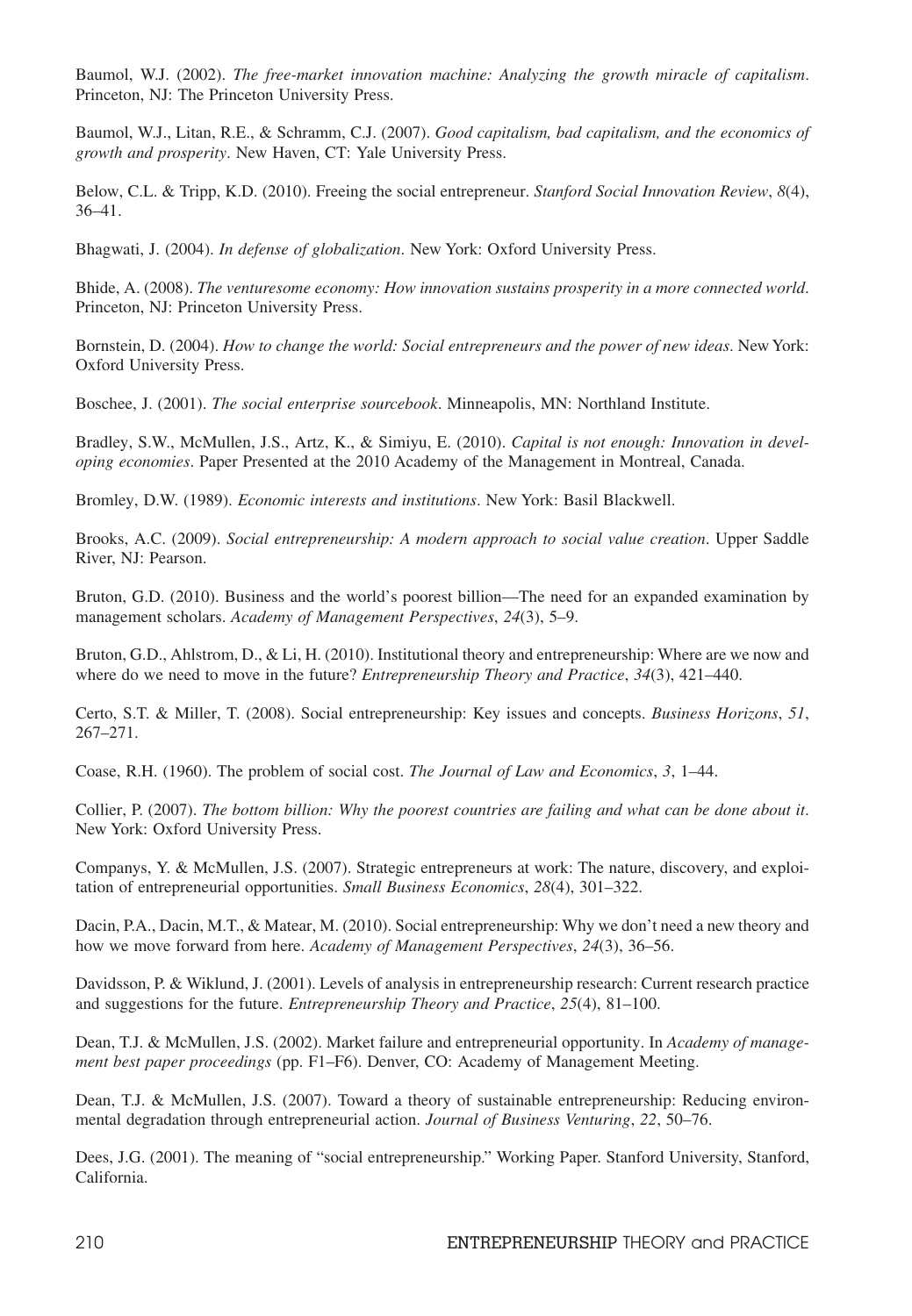Dees, J.G. (2007). Taking social entrepreneurship seriously. *Society*, *44*(3), 24–31.

DeSoto, H. (2000). *The mystery of capital: Why capitalism triumphs in the west and fails everywhere else*. New York: Basic Books.

Diamond, J. (1997). *Guns, germs, and steel: The fates of human societies*. New York: W.W. Norton & Company.

Dichter, T. (2007). *A second look at microfinance: The sequence of growth and credit in economic history*. Center for Global Liberty & Prosperity, February 15, 2007. Washington, DC: The Cato Institute.

Dutz, M.A., Ordover, J.A., & Willig, R.D. (2000). Entrepreneurship access policy and economic development: Lessons from Industrial Organization. *European Economic Review*, *44*, 739–747.

Easterly, W. (2001). *The elusive quest for growth: Economists' adventures and misadventures in the tropics*. Cambridge, MA: The MIT Press.

Easterly, W. (2006). *The white man's burden: Why the west's efforts to aid the rest have done so much ill and so little good*. New York: The Penguin Press.

Easterly, W. (2008). Design and reform of institutions in LDCs and transition economies. *American Economic Review: Papers & Proceedings*, *98*(2), 95–99.

Elkington, J. & Hartigan, P. (2008). *The power of unreasonable people: How social entrepreneurs create markets that change the world*. Boston: Harvard Business Press.

Emerson, J. (2003). The blended value proposition: Integrating social and financial returns. *California Management Review*, *45*(4), 35.

Esty, D.C. (2001). Bridging the trade-environment divide. *Journal of Economic Perspectives*, *15*(3), 113–130.

Fowler, A. (2000). NGO futures: Beyond aid: NGDO values and the fourth position. *Third World Quarterly*, *21*(4), 589–603.

Friedman, T.L. (2005). *The world is flat: A brief history of the twenty-first century*. New York: Farrar, Straus and Giroux.

Friedman, T.L. (2008). *Hot, flat, and crowded: Why we need a green revolution—and how it can renew America*. New York: Farrar, Straus and Giroux.

Gartner, W.B. (1988). "Who is an entrepreneur?" is the wrong question. *Entrepreneurship Theory and Practice*, *12*(4), 11–32.

Garud, R. & Karnoe, P. (2003). Bricolage versus breakthrough: Distributed and embedded agency in technology entrepreneurship. *Research Policy*, *32*(2), 277–300.

Gates, W. (2008). A new approach to capitalism. In M. Kinsley & C. Clarke (Eds.), *Creative capitalism: A conversation with Bill Gates, Warren Buffett, and other economic leaders* (pp. 7–16). New York: Simon & Schuster.

Gilbert, A. (2002). On the mystery of capital and the myths of Hernando de Soto: What difference does legal title make? *International Development Planning Review*, *24*(1), 1–19.

Goklany, I.M. (2007). *The improving state of the world: Why we're living longer, healthier, more comfortable lives on a cleaner planet*. Washington, DC: Cato.

Granovetter, M. (1985). Economic action and social structure: The problem of embeddedness. *The American Journal of Sociology*, *91*(3), 481–510.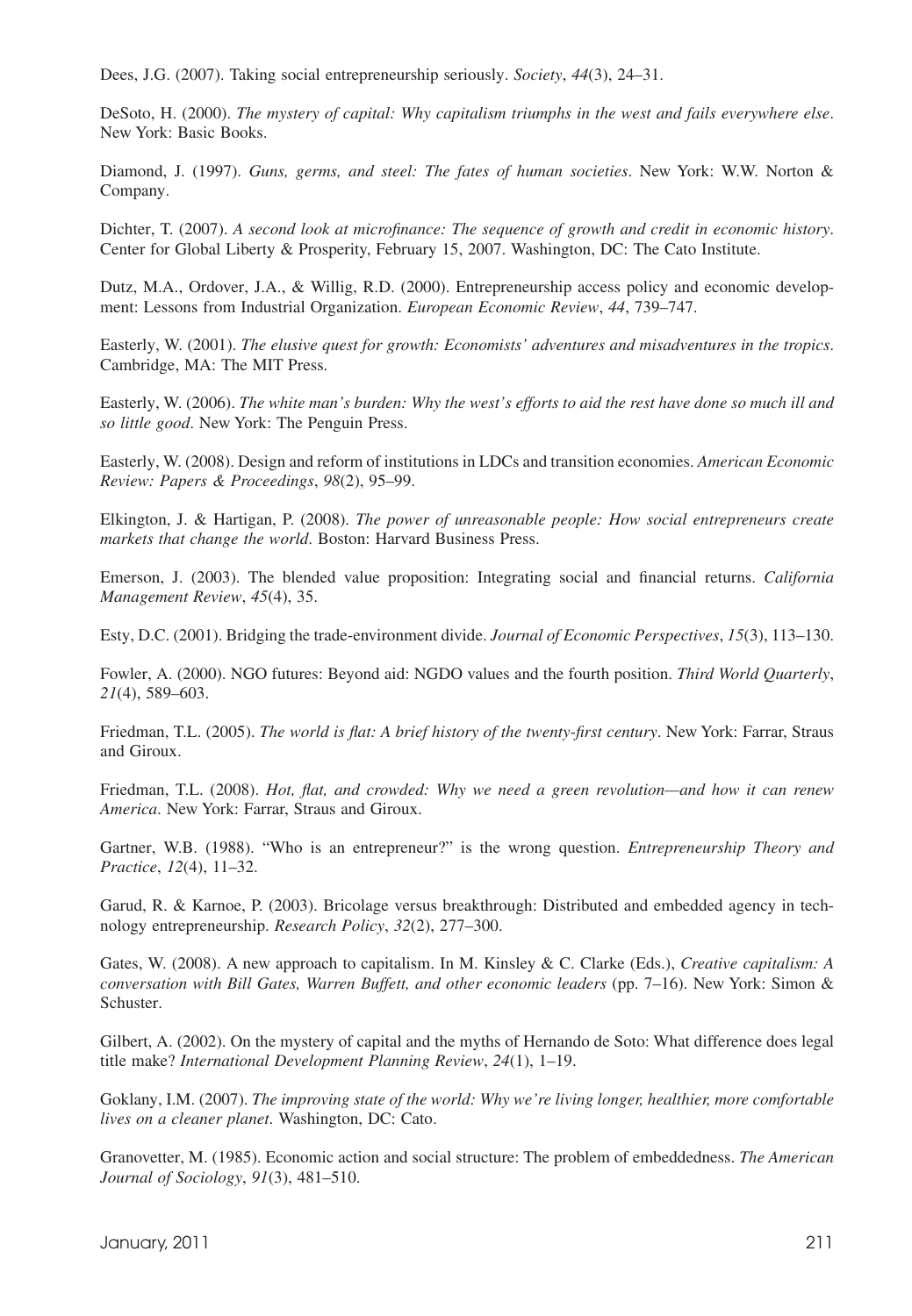Gwartney, J. & Lawson, R.A. (2007). *Economic freedom of the world: 2007 report*. Vancouver: Fraser Institute.

Hayek, F.A. (1948). *Individualism and economic order*. Chicago: The University of Chicago Press.

Hayek, F.A. (1978). *Law, legislation, and liberty, Volume 2: The mirage of social justice*. Chicago: The University of Chicago Press.

Karnani, A. (2007). The mirage of marketing to the bottom of the pyramid: How the private sector can alleviate poverty. *California Management Review*, *49*(4), 90–111.

Kenya: Avoiding trouble during referendum voting. (2010). Pambazuka News: Pan-African Voices for Freedom and Justice, 493: August 8. Available at: http://www.pambazuka.org/en/category/comment/66481, accessed 24 August 2010.

Khanna, T. (2007). *Billions of entrepreneurs: How China and India are reshaping their futures and yours*. Boston: Harvard Business School Press.

Kling, A. & Schulz, N. (2009). *From poverty to prosperity: Intangible assets, hidden liabilities and the lasting triumph over scarcity*. New York: Encounter Books.

Lawson, R.A. (2008). Economic freedom and property rights: The institutional environment of productive entrepreneurship. In B. Powell (Ed.), *Making poor nations rich: Entrepreneurship and the process of economic development* (pp. 112–133). Oakland, CA: The Independent Institute.

Leadbeater, C. (1997). *The rise of the social entrepreneur*. London: Demos.

Libecap, G. (1989). *Contracting for property rights*. New York: Cambridge University Press.

London, T. (2009). Making better investments at the base of the pyramid. *Harvard Business Review*, *87*(5), 106–113.

London, T. & Hart, S.L. (2004). Reinventing strategies for emerging markets: Beyond the transnational model. *Journal of International Business Studies*, *35*, 350–370.

Luo, Y. (2001). Determinants of entry in an emerging economy: A multilevel approach. *Journal of Management Studies*, *38*, 443–472.

Mair, J. & Marti, I. (2006). Social entrepreneurship research: A source of explanation, prediction and delight. *Journal of World Business*, *41*, 36–44.

Mair, J. & Marti, I. (2009). Entrepreneurship in and around institutional voids: A case study from Bangladesh. *Journal of Business Venturing*, *24*, 419–435.

Martin, R.L. & Osberg, S. (2007). Social entrepreneurship: The case for definition. *Stanford Social Innovation Review (Spring)*, 28–39.

McMullen, J.S., Bagby, D.R., & Palich, L.E. (2008). Economic freedom and the motivation to engage in entrepreneurial action. *Entrepreneurship Theory and Practice*, *32*(5), 875–895.

McMullen, J.S. & Shepherd, D.A. (2006). Entrepreneurial action and the role of uncertainty in the theory of the entrepreneur. *Academy of Management Review*, *31*(1), 132–152.

Minniti, M. (2006). The size and scope of entrepreneurial activity: Evidence for a large cross-country dataset. Available at http://www.energizingentrepreneurs.org/content/cr\_9/2-000213.pdf, accessed 21 August 2010.

Mises, L.V. (1935). Economic calculation in the socialist commonwealth. In F.A. Hayek (Ed.), *Collectivist economic planning* (pp. 87–130). London: George Routledge & Sons.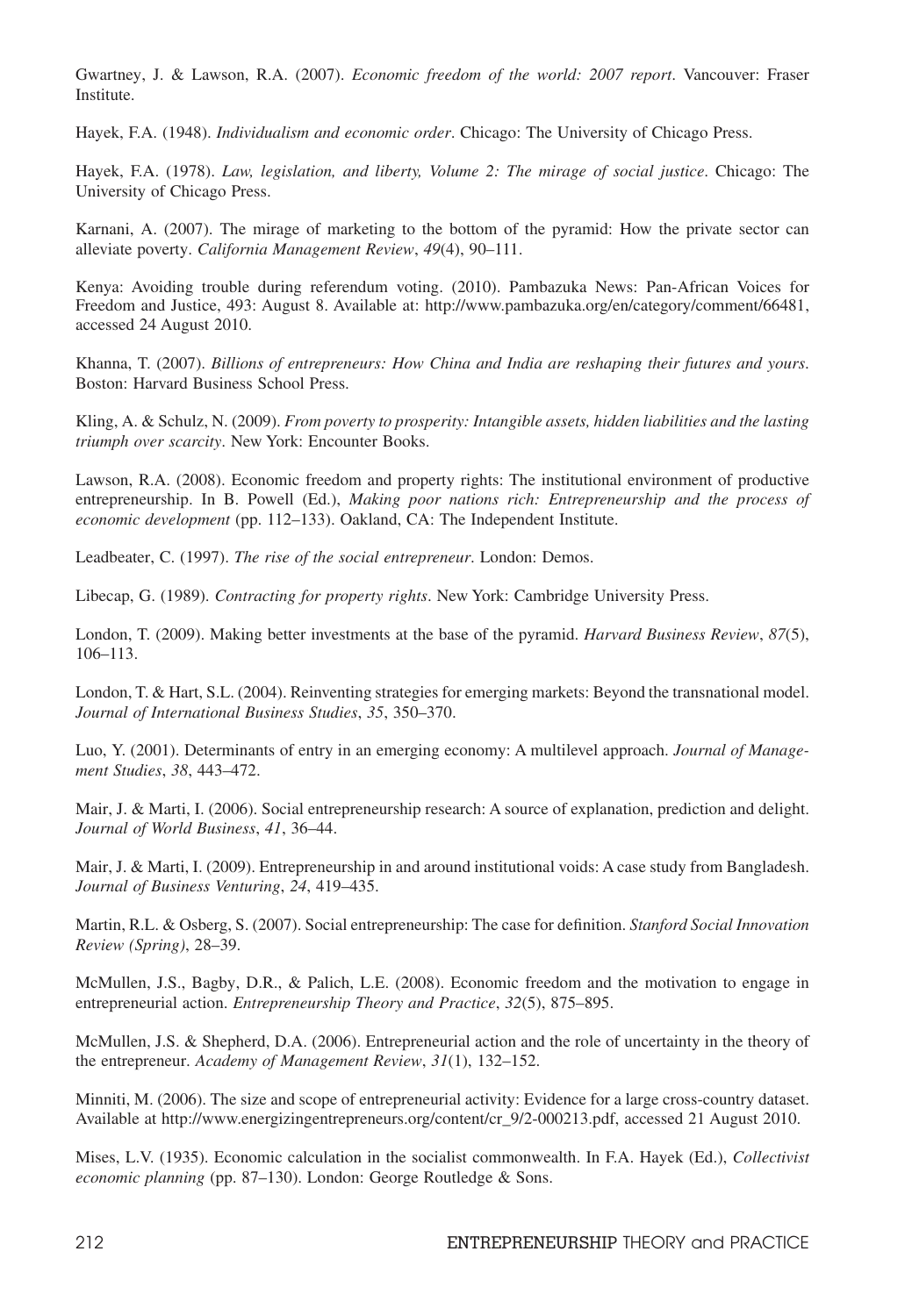Mizik, N. & Jacobson, R. (2003). Trading off between value creation and value appropriation: The financial implication of shifts in strategic emphasis. *Journal of Marketing*, *67*, 63–76.

Moran, P. & Ghoshal, S. (1999). Markets, firms, and the process of economic development. *Academy of Management Review*, *24*(3), 390–412.

Moyo, D. (2009). *Dead aid: Why aid is not working and how there is another way for Africa*. New York: Farrar, Straus and Giroux.

Mueller, P. (2006). Exploring the knowledge filter: How entrepreneurship and university-industry relationships drive economic growth. *Research Policy*, *35*(10), 1499–1508.

Muller, J.Z. (2002). *The mind and the market: Capitalism in modern european thought*. New York: Alfred A. Knopf.

North, D. (1987). Institutions, transaction costs and economic growth. *Economic Inquiry*, *25*(3), 419–428.

North, D.C. (1990). *Institutions, institutional change and economic performance*. Cambridge, UK: Cambridge University Press.

North, D. (2005). *Understanding the process of economic change*. Princeton, NJ: Princeton University Press.

North, D.C. & Thomas, R.P. (1970). An economic theory of the growth of the Western world. *Economic History Review*, *23*, 1–17.

Olson, M. (2008). Big bills left on the sidewalk: Why some nations are rich, and others poor. In B. Powell (Ed.), *Making poor nations rich: Entrepreneurship and the process of economic development* (pp. 25–53). Oakland, CA: The Independent Institute.

Pacheco, D.F., York, J.G., Dean, T.J., & Sarasvathy, S.D. (2010). The coevolution of institutional entrepreneurship: A tale of two theories. *Journal of Management*, *36*, 974–1010.

Pape, R.A. (1997). Why economic sanctions do not work. *International Security*, *22*(2), 90–136.

Passour, E.C., Jr. (1989). The efficient-markets hypothesis and entrepreneurship. *The Review of Austrian Economics*, *3*(1), 95–108.

Pigou, A.C. (2002). *The economics of welfare*. New Brunswick, NJ: Transaction Publishers.

Powell, B. (Ed.). (2008). *Making poor nations rich: Entrepreneurship and the process of economic development*. Oakland, CA: The Independent Institute.

Prahalad, C.K. (2005). *The fortune at the bottom of the pyramid: Eradicating poverty through profits*. Upper Saddle River, NJ: Wharton School Publishing.

Rodrik, D. (2000). Institutions for high-quality growth: What they are and how to acquire them. *Studies in Comparative International Development*, *35*(3), 3–31.

Rodrik, D. (2007). *One economics many recipes: Globalization, institutions, and economic growth*. Princeton, NJ: Princeton University Press.

Romer, P.M. (1994). New goods, old theory and the welfare costs of trade restrictions. *Journal of Development Economics*, *43*, 5–38.

Rosenberg, N. & Birdzell, L.E., Jr. (1986). *How the west grew rich: The economic transformation of the industrial world*. New York: Basic Books.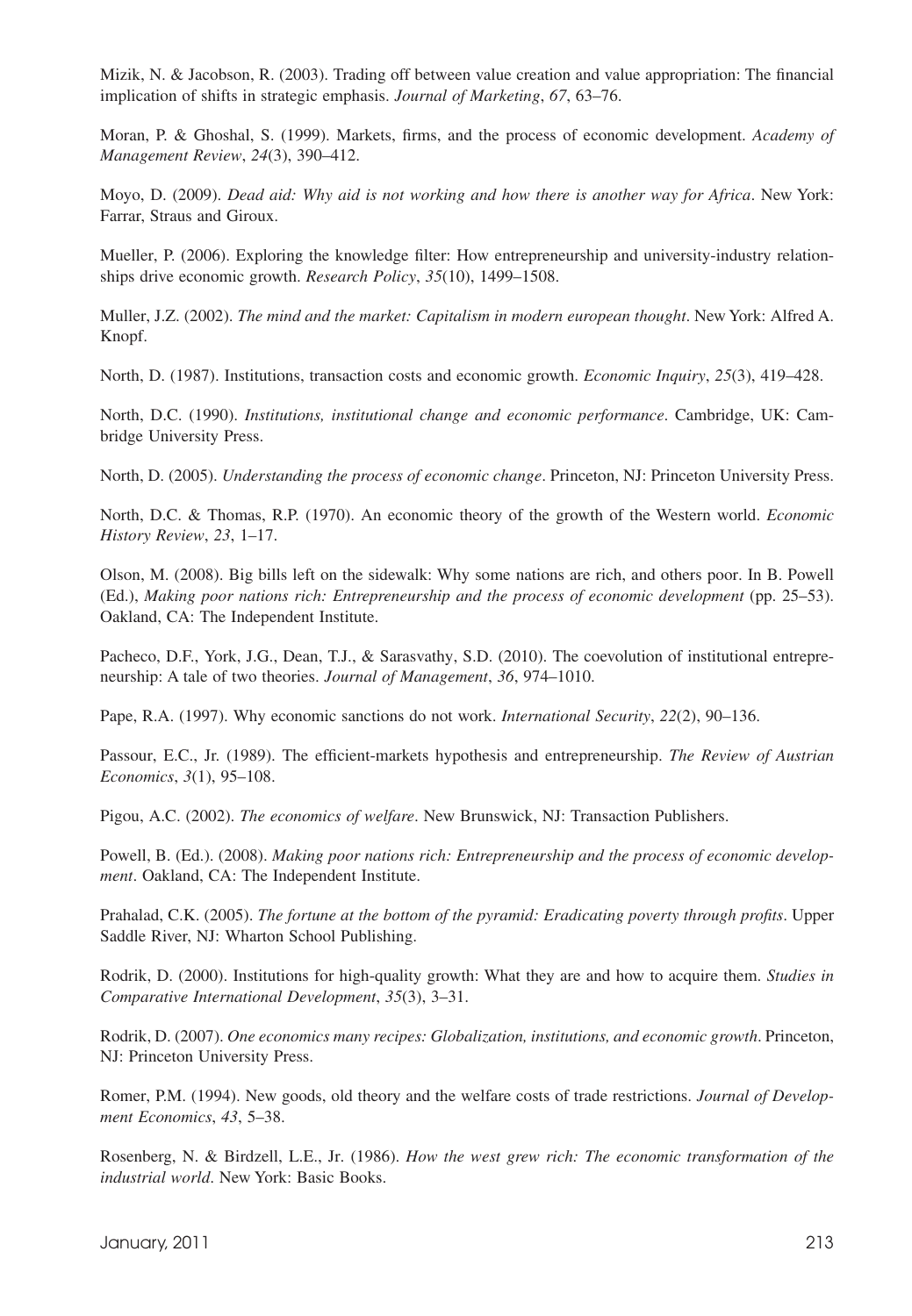Sachs, J.D. (2005). *The end of poverty: Economic possibilities for our time*. New York: Penguin Press.

Sarasvathy, S.D., Dew, N., Velamuri, S.R., & Venkataraman, S. (2003). Three views of entrepreneurial opportunity. In Z.J. Acs & D.B. Audretsch (Eds.), *Handbook of entrepreneurship research* (pp. 141–160). London: Kluwer Academic Publishers.

Schramm, C. (2010). Expeditionary economics. *Foreign Affairs*, *89*(3), 89–99.

Schumpeter, J.A. (1934). *The theory of economic development: An inquiry into profits, capital, credit, interest, and the business cycle*. New Brunswick, NJ: Transaction Publishers.

Schumpeter, J.A. (1942). *Capitalism, socialism and democracy*. New York: Harper Torchbooks.

Scully, G.W. (1988). The institutional framework and economic development. *The Journal of Political Economy*, *96*(3), 652–662.

Sen, A. (1999). *Development as freedom*. New York: Anchor Books.

Sherriff, L. (2007). Negroponte slams Intel over OLPC competition: Won't somebody think of the children? Retrieved from the Available at http://www.theregister.co.uk/2007/05/21/olpc\_vs\_intel/, accessed 21 August 2010.

Short, J.C., Moss, T.W., & Lumpkin, G.T. (2009). Research in social entrepreneurship: Past contributions and future opportunities. *Strategic Entrepreneurship Journal*, *3*, 161–194.

Siemon, C. (2009). Nurske meets Schumpeter: Is microfinance a "silver bullet" to economic development? In R. Kattel, J.A. Kregel, & E.S. Reinert (Eds.), *Ragnar nurkse (1907–2007): Classical development economics and its relevance for today* (pp. 203–244). New York: Anthem Press.

Smith, A. (1991/1776). *Inquiry into the nature and causes of the wealth of nations*. Amherst, NY: Prometheus Books.

Strive Masiyiwa. (2010). Reference for Business, Encyclopedia of Business, 2nd ed. Available at: http:// www.referenceforbusiness.com/biography/M-R/Masiyiwa-Strive-1961.html, accessed 5 April 2010.

Sud, M., VanSandt, C.V., & Baugous, A.M. (2009). Social entrepreneurship: The role of institutions. *Journal of Business Ethics*, *85*, 201–216.

The Economist. (2009, February 14). Burgeoning bourgeoisie: A special report on the new middle classes in emerging markets. *The Economist*, 1–14.

Tucker, J.A. (1995). The micro-credit cult. *The Free Market*, *13*(11), 1.

Tucker, J.A. (2006). Microcredit or macrowelfare: The myth of Grameen. Available at http://www.mises.org, accessed 8 November 2010.

Tullock, G., Seldon, A., & Brady, G.L. (2002). *Government failure*. Washington, DC: Cato Institute.

Warsh, D. (2006). *Knowledge and the wealth of nations: A story of economic discovery*. New York: W.W. Norton & Company.

Webb, J.W., Kistruck, G.M., Ireland, R.D., & Ketchen, D.J. (2010). The entrepreneurship process in base of the pyramid markets: The case of multinational enterprise/nongovernment organization alliances. *Entrepreneurship Theory and Practice*, *34*(3), 555–581.

Weingast, B.R. (1995). The economic role of political institutions: Federalism, markets, and economic development. *Journal of Law, Economics, and Organization*, *11*, 1–31.